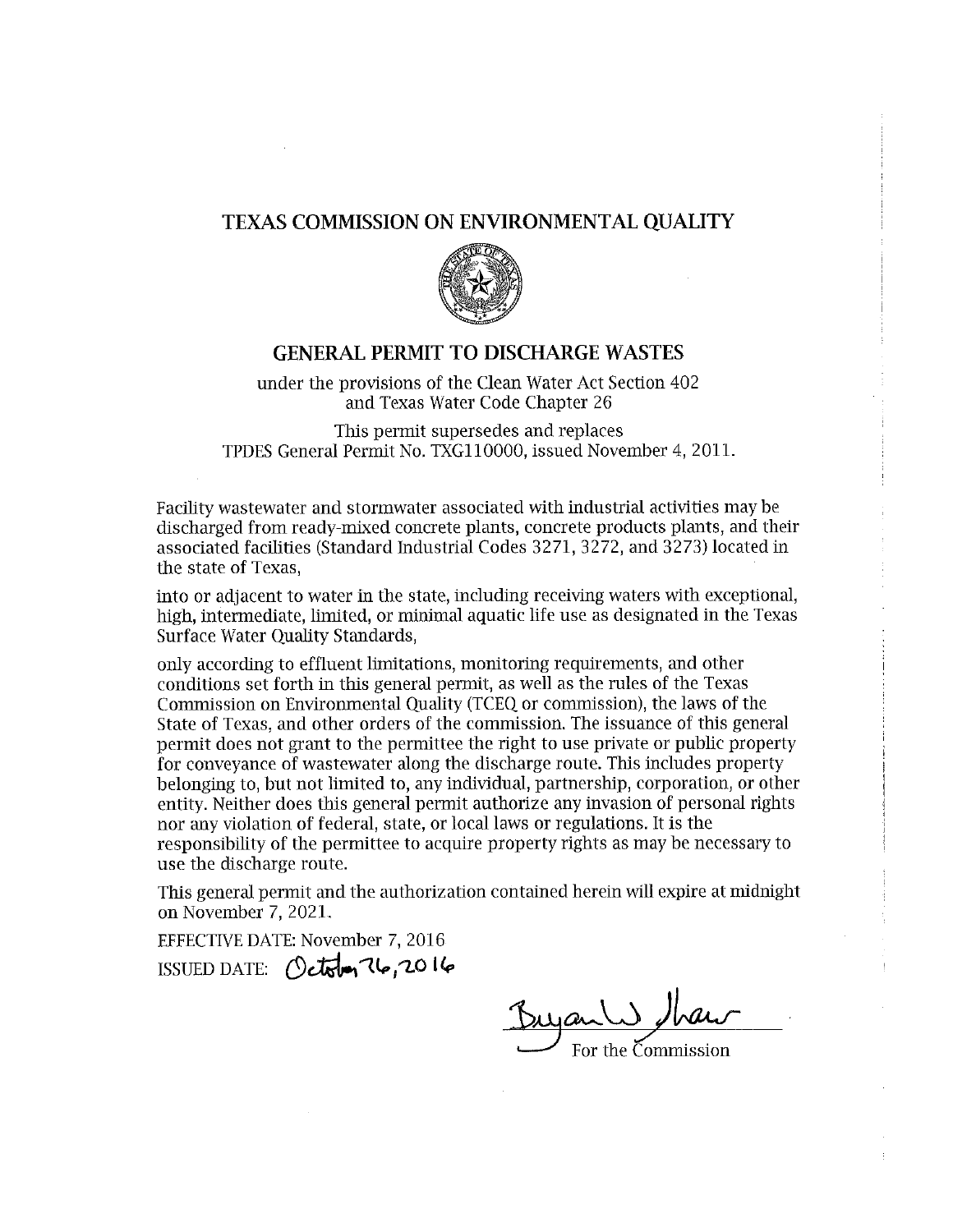### **TCEQ General Permit Number TXG110000**

Relating to Discharges of Facility Wastewater and Stormwater Associated with Industrial Activity from Ready-Mixed Concrete Plants, Concrete Products Plants, and Associated Facilities

# **Table of Contents**

| Section A. Discharge of Wastewater and Wastewater Commingled with        |
|--------------------------------------------------------------------------|
| Section B. Stormwater Discharges Associated with Industrial Activity  16 |
| Section C. Beneficial Re-Use of Facility Wastewater and Stormwater28     |
|                                                                          |
|                                                                          |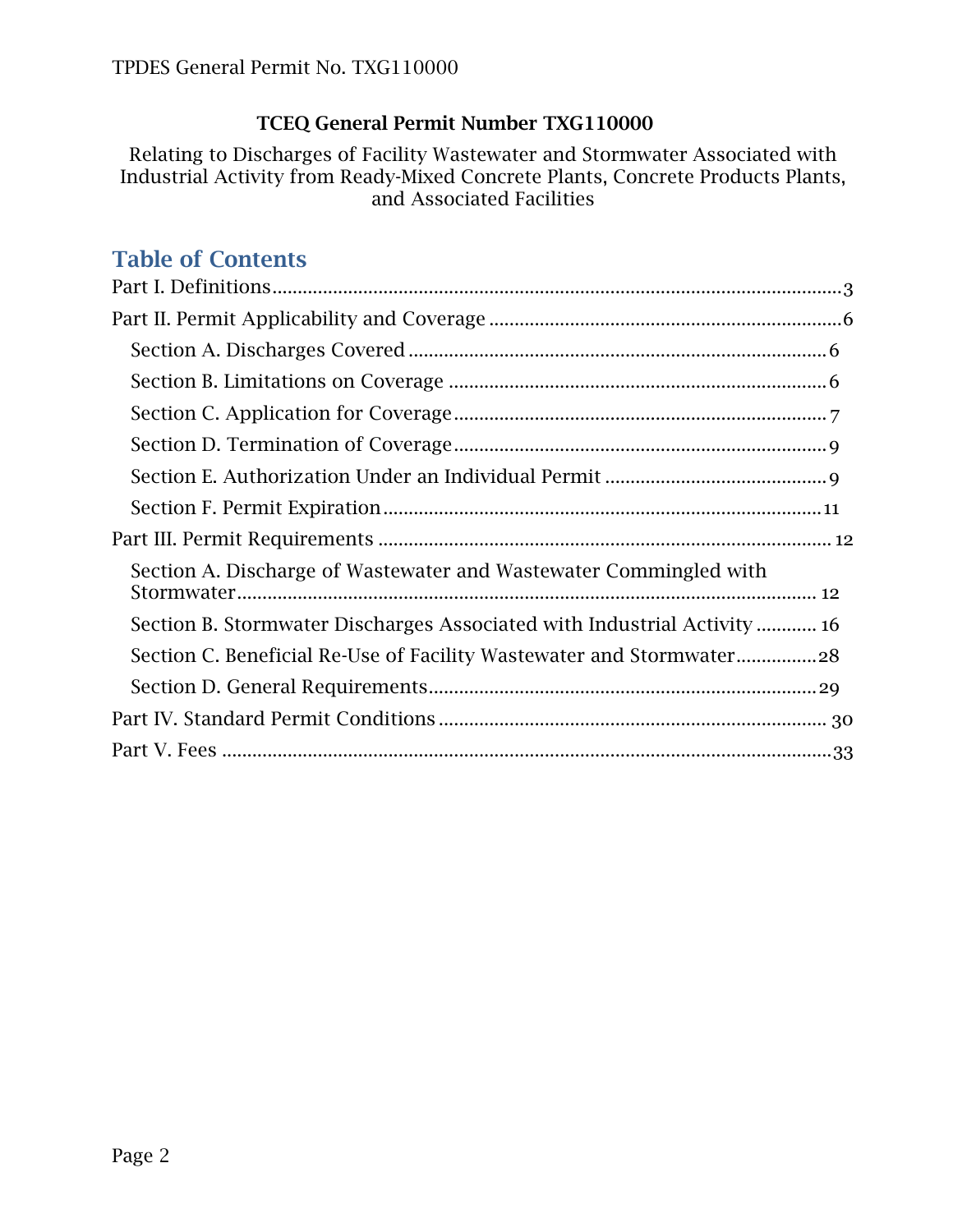# <span id="page-2-0"></span>**Part I. Definitions**

**Associated facilities** - Facilities associated with ready-mixed concrete plants, including temporary concrete batch plants, or concrete product plants and establishments where maintenance and washing of ready-mix vehicles (both interior and exterior) or equipment occurs.

**Best management practices (BMPs)** - Schedule of activities, prohibition of practices, maintenance procedures, and other management practices to prevent or reduce the discharge of pollutants to water in the state. BMPs also include treatment requirements, operating procedures, and practices to control site runoff, spills or leaks, sludge or waste disposal, drainage from raw material storage, or the abatement of nuisance odors and conditions. BMPs are those measures that are reasonable and necessary to achieve a performance standard that protects and maintains air and water quality standards as well as existing and potential uses of groundwater.

**Concrete products plants** - Facilities primarily engaged in manufacturing concrete products as classified by SIC Code 3272 and facilities primarily engaged in manufacturing concrete building blocks and bricks from a combination of cement and aggregate as classified by SIC Code 3271.

**Daily maximum** - The maximum concentration, by grab sample, measured on a single day within a single calendar month.

**Discharge** - Deposit, conduct, drain, emit, throw, run, allow to seep, or otherwise release or dispose of, or to allow, permit, or suffer any of these acts or omissions.

**Domestic sewage** - Wastewater which originates primarily from kitchen, bathroom, and laundry sources, including waste from food preparation, dishwashing, garbage grinding, toilets, baths, showers, and sinks.

**Edwards Aquifer** - As defined in 30 Texas Administrative Code (TAC) §213.3, that portion of an arcuate belt of porous, water-bearing, predominantly carbonate rocks known as the Edwards and Associated Limestones in the Balcones Fault Zone trending from west to east to northeast in Kinney, Uvalde, Medina, Bexar, Comal, Hays, Travis, and Williamson Counties; and composed of the Salmon Peak Limestone, McKnight Formation, West Nueces Formation, Devil's River Limestone, Person Formation, Kainer Formation, Edwards Formation, and Georgetown Formation. The permeable aquifer units generally overlie the less-permeable Glen Rose Formation to the south, overlie the less-permeable Comanche Peak and Walnut Formations north of the Colorado River, and underlie the less-permeable Del Rio Clay regionally.

**Edwards Aquifer Recharge Zone** - Generally, that area where the stratigraphic units constituting the Edwards Aquifer crop out, including the outcrops of other geologic formations in proximity to the Edwards Aquifer, where caves, sinkholes, faults, fractures, or other permeable features would create a potential for recharge of surface waters into the Edwards Aquifer. The recharge zone is identified as that area designated as such on official maps located in the offices of the TCEQ and the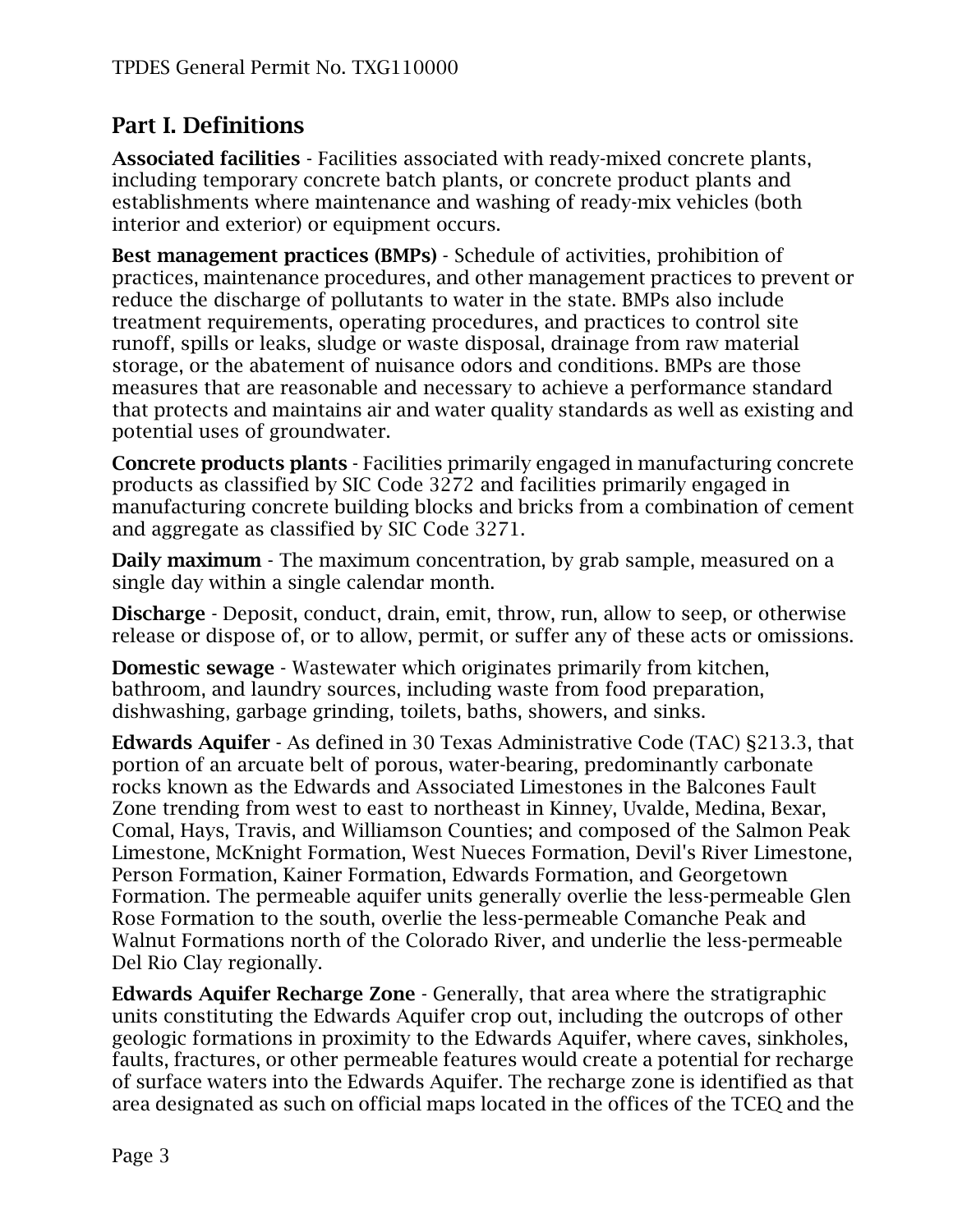appropriate underground water conservation district(s).

**Facility** - Any National Pollutant Discharge Elimination System (NPDES) "point source'' (as defined in 40 Code of Federal Regulations (CFR) §122.2) or any other facility or activity that is subject to regulation under the Texas Pollutant Discharge Elimination System (TPDES) program.

**Facility wastewater** - For the purpose of this general permit, any wastewater that is generated at ready-mixed concrete plants, concrete products plants, or associated facilities authorized by this permit, but not including domestic sewage.

**General permit** - A permit issued under the provisions of 30 TAC Chapter 205*, General Permits for Waste Discharges,* authorizing the discharge of waste into or adjacent to water in the state for one or more categories of waste discharge within a geographical area of the state or the entire state as provided by Texas Water Code (TWC) §26.040, *General Permits*.

**Grab sample** - An individual sample collected in less than 15 minutes.

**Inactive industrial facility (or inactive status)** - A facility where all industrial activities are suspended and no industrial materials or activities are exposed to stormwater.

**Monthly average** - The arithmetic average of results of analyses for a parameter from a minimum of four samples of the discharges that occur in a single calendar month. When results of analyses of four samples are not available in a single calendar month, the arithmetic average of the most recent results, not to exceed four, must be reported as the monthly average concentration.

**Municipal separate storm sewer system (MS4)** - A conveyance or system of conveyances (including roads with drainage systems, municipal streets, catch basins, curbs, gutters, ditches, man-made channels, or storm drains):

- i. owned or operated by the United States, a state, city, town, borough, county, district, association, or other public body (created by or pursuant to state law) having jurisdiction over disposal of sewage, industrial wastes, stormwater, or other wastes, including special districts under state law such as a sewer district, flood control district or drainage district, or similar entity, or an Indian tribe or an authorized Indian tribal organization, or a designated and approved management agency under Clean Water Act (CWA) §208;
- ii. designed or used for collecting or conveying stormwater;
- iii. which is not a combined sewer; and
- iv. which is not part of a publicly owned treatment works (POTW) as defined at 40 CFR §122.2.

**Notice of Change (NOC)** - A written submission to the executive director from a permittee authorized under a general permit, providing information on changes to information previously provided to the executive director or any changes with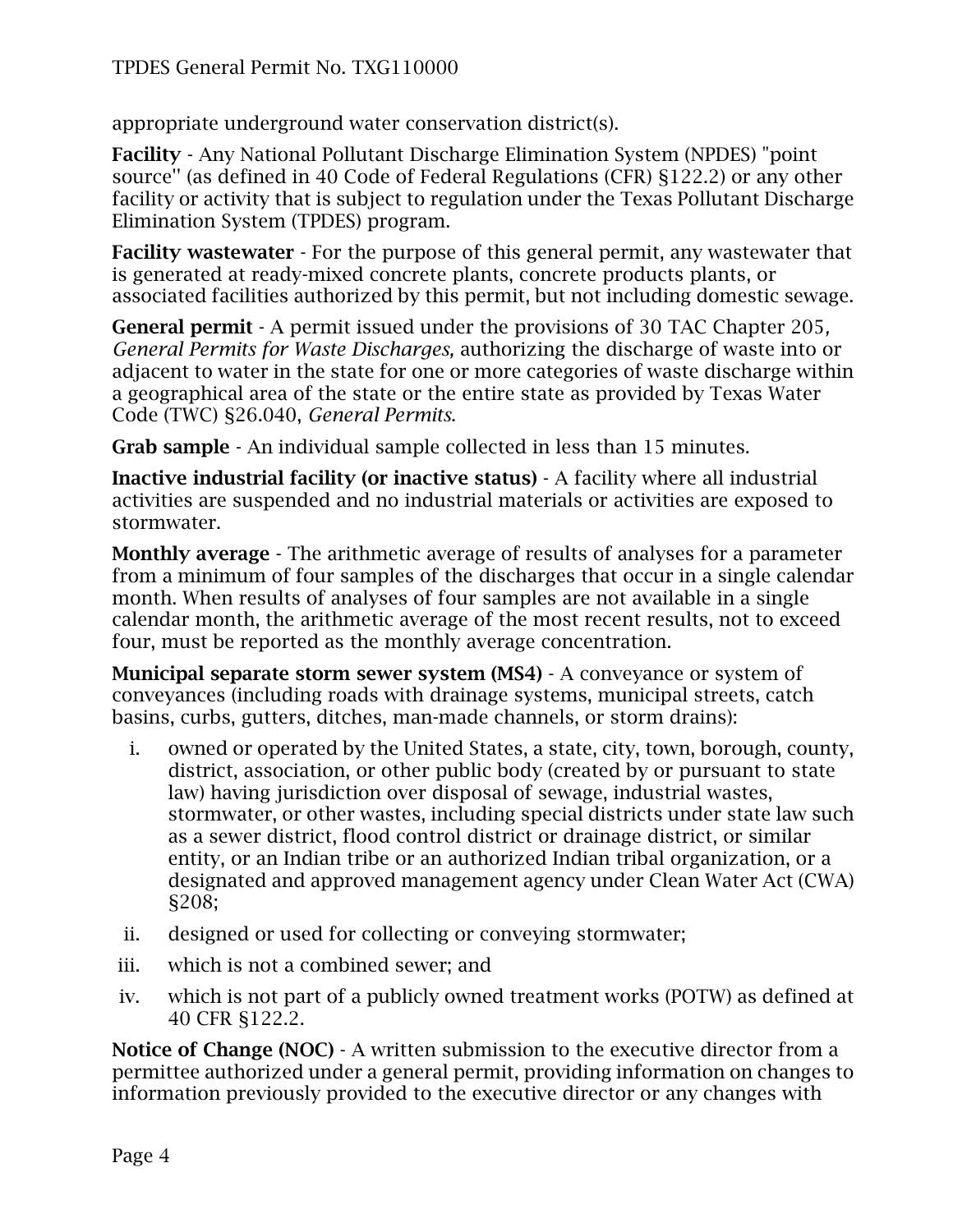respect to the nature or operations of the facility or the characteristics of the discharge.

**Notice of Intent (NOI)** - A written submission to the executive director from an applicant providing notice of the permittee's intent to discharge or dispose of waste under the provisions of a general permit.

**Notice of Termination (NOT)** - A written submission to the executive director from a permittee authorized under a general permit providing notice of the permittee's intent to cease the discharge or disposal of waste under the provisions of a general permit.

**Operator** - The person responsible for the overall operation of a facility.

**Owner** - The person who owns a facility or part of a facility.

**Permittee** - Any person issued an individual permit or order or is authorized by a general permit.

**Ready-mixed concrete plants** - Facilities, including temporary concrete batch plants, primarily engaged in mixing and delivering ready-mixed concrete as classified by SIC 3273.

**Stormwater discharge associated with industrial activities** - The discharge from any conveyance that is used for collecting and conveying stormwater and that is directly related to manufacturing, processing, or raw materials storage areas at an industrial plant. The term includes, but is not limited to, stormwater discharges from storage areas for raw materials, and intermediate and final products and areas where industrial activity has taken place in the past and significant materials remain and are exposed to stormwater. The term excludes areas located on plant lands separate from the plant's industrial activities, such as office buildings and accompanying parking lots as long as the drainage from the excluded areas is not mixed with stormwater drained from the above described areas.

**Texas Pollutant Discharge Elimination System (TPDES)** - The state program for issuing, amending, terminating, monitoring, and enforcing permits, and imposing and enforcing pretreatment requirements, under CWA §§307, 402, 318 and 405, the TWC, and TAC regulations.

**Total Maximum Daily Load (TMDL) -** The maximum amount of a pollutant that a lake, river, stream, or estuary can receive without seriously harming its beneficial uses. Also, a detailed water quality assessment that provides the scientific foundation for a watershed action plan. A watershed action plan outlines the steps necessary to reduce pollutant loads in a certain body of water to restore and maintain uses or aquatic life.

**Water in the state** - Groundwater, percolating or otherwise, lakes, bays, ponds, impounding reservoirs, springs, rivers, streams, creeks, estuaries, wetlands, marshes, inlets, canals, the Gulf of Mexico, inside the territorial limits of the state, and all other bodies of surface water, natural or artificial, inland or coastal, fresh or salt, navigable or nonnavigable, and including the beds and banks of all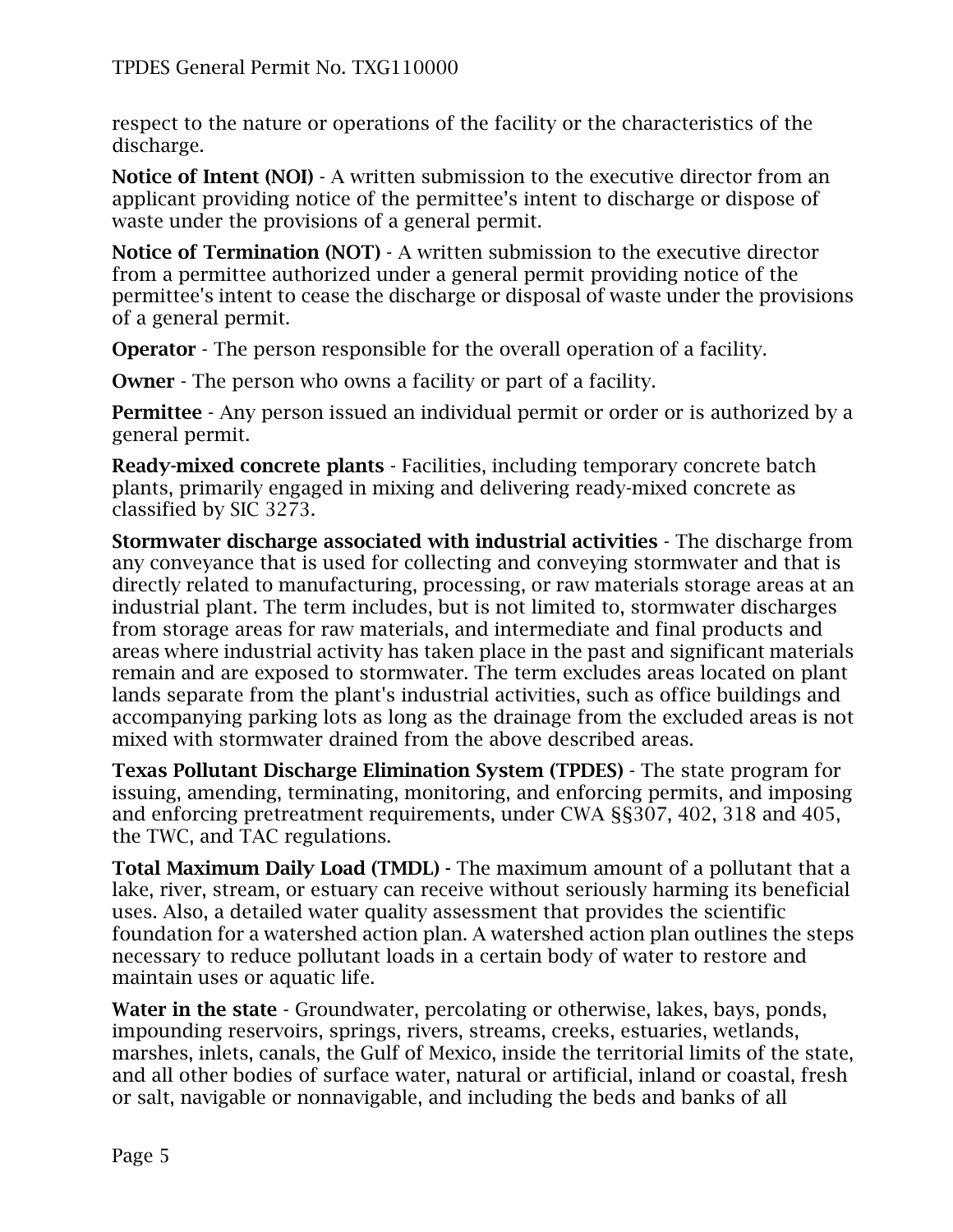watercourses and bodies of surface water, that are wholly or partially inside or bordering the state or inside the jurisdiction of the state.

## <span id="page-5-0"></span>**Part II. Permit Applicability and Coverage**

#### <span id="page-5-1"></span>**Section A. Discharges Covered**

This general permit authorizes the discharge of facility wastewater and stormwater associated with industrial activities from ready-mixed concrete plants, concrete products plants, and their associated facilities (SIC 3271, 3272, and 3273). This general permit does not authorize the discharge of domestic sewage.

#### <span id="page-5-2"></span>**Section B. Limitations on Coverage**

- 1. Separate authorization may be required for discharges into or adjacent to water in the state located on or within ten stream miles upstream of the Edwards Aquifer recharge zone, as defined in 30 TAC Chapter 213, *Edwards Aquifer*.
- 2. Discharges are not eligible for authorization by this general permit where prohibited by:
	- a. 30 TAC Chapter 311, *Watershed Protection*;
	- b. 30 TAC Chapter 213, *Edwards Aquifer*; or
	- c. any other applicable rules or laws.
- 3. Discharges of a constituent(s) of concern to impaired water bodies when there is a TCEQ-approved Total Maximum Daily Load (TMDL) implementation plan are not eligible for this general permit unless they are consistent with the approved TMDL and the implementation plan. The executive director may amend this general permit or develop a separate general permit for discharges to these water bodies. For discharges not eligible for coverage under this general permit, the permittee shall apply for an individual permit or other applicable general permit authorization prior to discharging.
- 4. New sources or new discharges of a constituent(s) of concern to impaired waters are not authorized by this permit unless otherwise allowable under 30 TAC Chapter 305, *Consolidated Permits*, and applicable state law. Impaired waters are those that do not meet applicable water quality standards and are listed in the Texas Integrated Report of Surface Water Quality and the CWA §303(d) list. Constituents of concern are those causing a water body to be listed as impaired.
- 5. The executive director may deny an application for authorization under this general permit and may require that the applicant apply for an individual permit or alternative general permit if the executive director determines that the discharge:
	- a. will not meet water quality standards;
	- b. will fail to protect and maintain existing designated uses;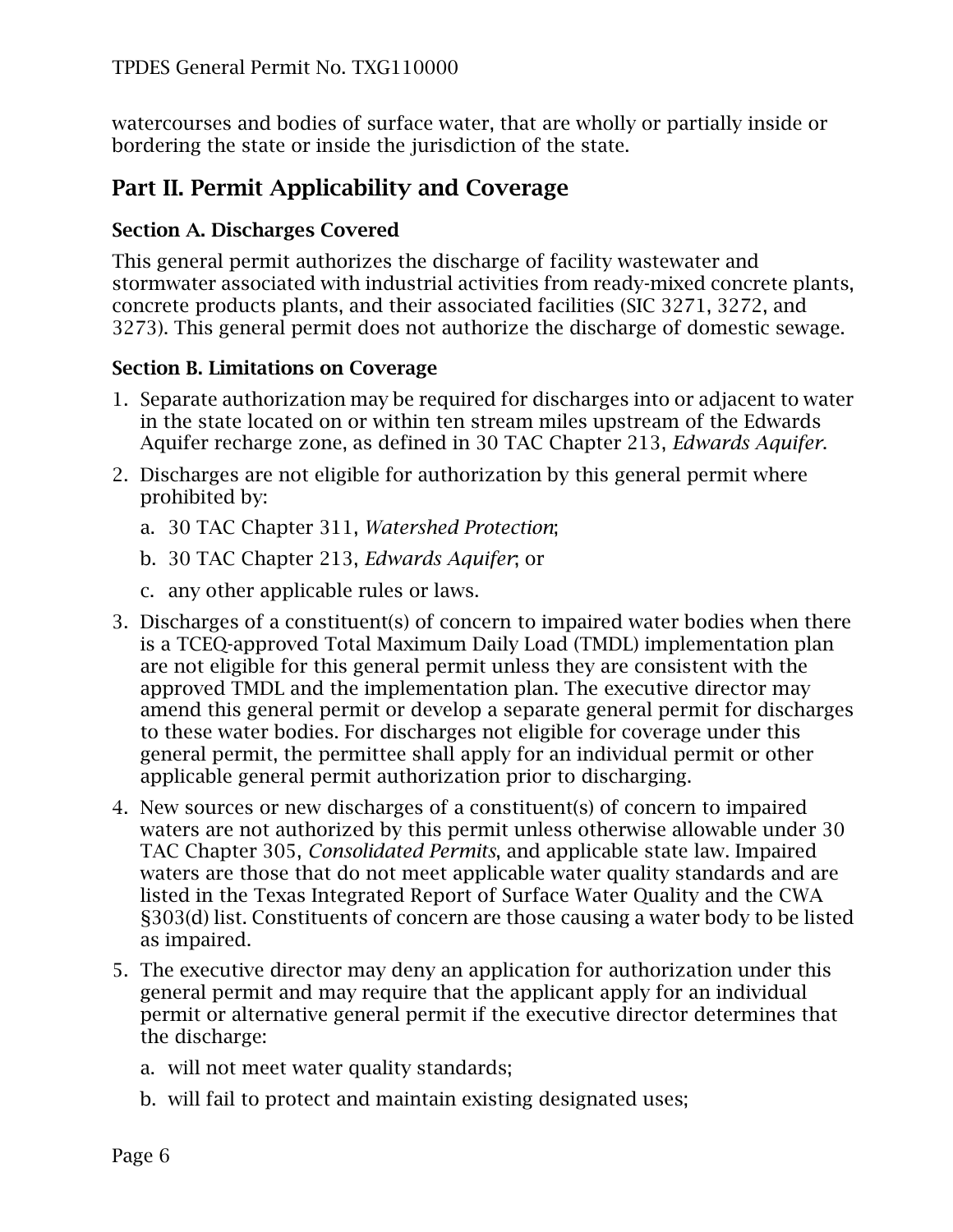- c. will cause a violation of water quality standards; or
- d. will cause or contribute to a water quality violation.
- 6. The executive director will deny an application for authorization under this general permit and may require that the applicant apply for an individual permit, if the executive director determines that the discharge will not maintain existing uses of receiving waters. Additionally, the executive director may cancel, revoke, or suspend authorization to discharge under this general permit based on a finding of historical and significant noncompliance with the provisions of this general permit. The executive director shall deny or suspend a facility's authorization to discharge under this permit based on a rating of "unsatisfactory performer" according to commission rules in 30 TAC §60.3, *Use of Compliance History*. An applicant who owns or operates a facility classified as an "unsatisfactory performer" is entitled to a hearing before the commission prior to having its authorization denied or suspended, in accordance with TWC §26.040(h). Denial of authorization to discharge under this general permit or suspension of a permittee's authorization under this general permit must be done according to commission rules in 30 TAC Chapter 205, *General Permits for Waste Discharges*.
- 7. Discharges that would adversely affect a listed endangered or threatened aquatic or aquatic-dependent species or its critical habitat are not authorized by this permit. Federal requirements related to endangered species apply to all TPDES permitted activities, and site-specific controls may be required to ensure that protection of endangered or threatened aquatic or aquatic-dependent species is achieved.

#### <span id="page-6-0"></span>**Section C. Application for Coverage**

1. Applicants seeking authorization to discharge or dispose of wastewater under this general permit shall submit a completed Notice of Intent (NOI) on a form approved by the executive director. Effective September 1, 2017, applicants must submit an NOI using the online e-permitting system available through the TCEQ website or request and obtain an electronic reporting waiver. Electronic reporting waivers are not transferrable and expire on the same date as the authorization to discharge. The NOI must include, at a minimum, the legal name and address of the owner and operator, the facility name and address, specific description of the location, the type of facility or discharges and the receiving water(s).

Permittees authorized under the previous general permit issued November 4, 2011 are required to submit a new NOI within 90 days of the effective date of this general permit to continue the authorization to discharge or dispose of wastewater authorized under this general permit. Failure to submit a new NOI by the deadline will result in expiration of the existing authorization to operate under the previous general permit.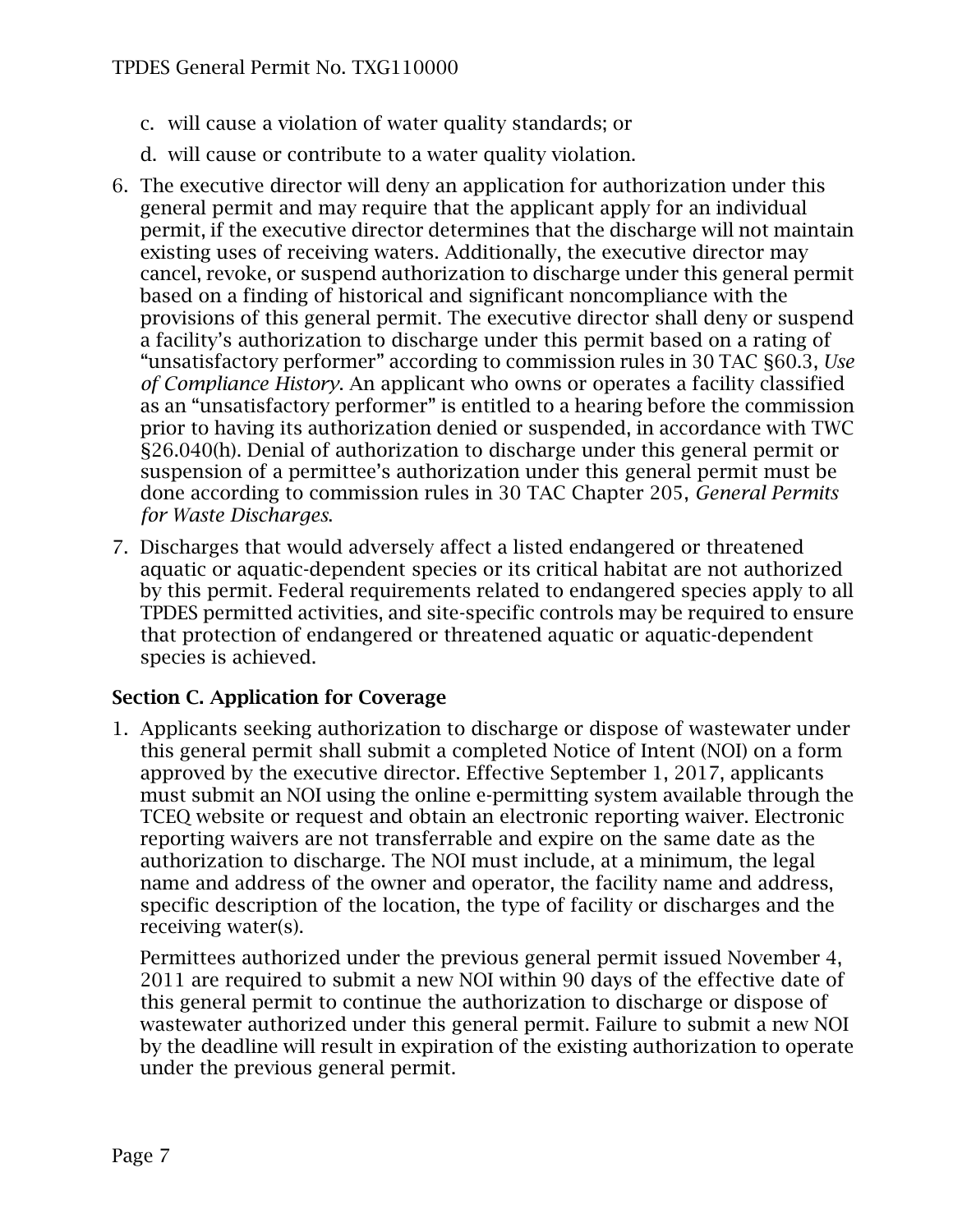- 2. Submission of an NOI is an acknowledgment that the conditions of this general permit are applicable to the proposed discharge and that the applicant agrees to comply with the conditions of this general permit. Provisional authorization begins 48 hours after a completed NOI is postmarked for delivery to the TCEQ. For electronic submission of NOIs, authorization begins immediately following confirmation of receipt of the electronic NOI form by the TCEQ. Following review of the NOI, the executive director will:
	- a. determine that the NOI is complete and confirm coverage by providing a written notification and an authorization number;
	- b. determine that the NOI is incomplete and request additional information needed to complete the NOI; or
	- c. deny coverage in writing. Denial of coverage will be made in accordance with 30 TAC §205.4, *Authorizations and Notices of Intent.*
- 3. Applicants seeking authorization to discharge to a municipal separate storm sewer system (MS4) shall provide a copy of the NOI or electronic equivalent to the operator of the system at the same time an NOI is submitted to the TCEQ.
- 4. For activities located in areas regulated by 30 TAC Chapter 213, *Edwards Aquifer*, this authorization to discharge is separate from the requirements of the applicant's responsibilities under that rule. Discharge may not commence for sites regulated under 30 TAC Chapter 213 until all applicable requirements of the Edwards rules are met, including a TCEQ-approved Edwards Aquifer protection plan, if applicable. For discharges located on or within ten stream miles upstream of the Edwards Aquifer recharge zone, applicants shall also submit a copy of the NOI to the appropriate TCEQ regional offices shown below. The applicant may not discharge until authorization is received from the regional office.

| Counties:<br>Contact: | Comal, Bexar, Medina, and Kinney<br><b>TCEQ Water Program Manager</b><br>San Antonio Regional Office<br>14250 Judson Rd.<br>San Antonio, Texas 78233-4480<br>$(210)$ 490-3096 |
|-----------------------|-------------------------------------------------------------------------------------------------------------------------------------------------------------------------------|
| Counties:<br>Contact: | Williamson, Travis, and Hays<br><b>TCEQ Water Program Manager</b><br>Austin Regional Office (MC-R11)<br>P.O. Box 13087<br>Austin, Texas 78711-3087<br>$(512)$ 339-2929        |

5. Authorization under this general permit is not transferable. If the owner or operator of the regulated entity changes, the present owner or operator shall submit a Notice of Termination (NOT) and the new owner or operator shall submit an NOI. The NOT and NOI must be submitted not later than 10 days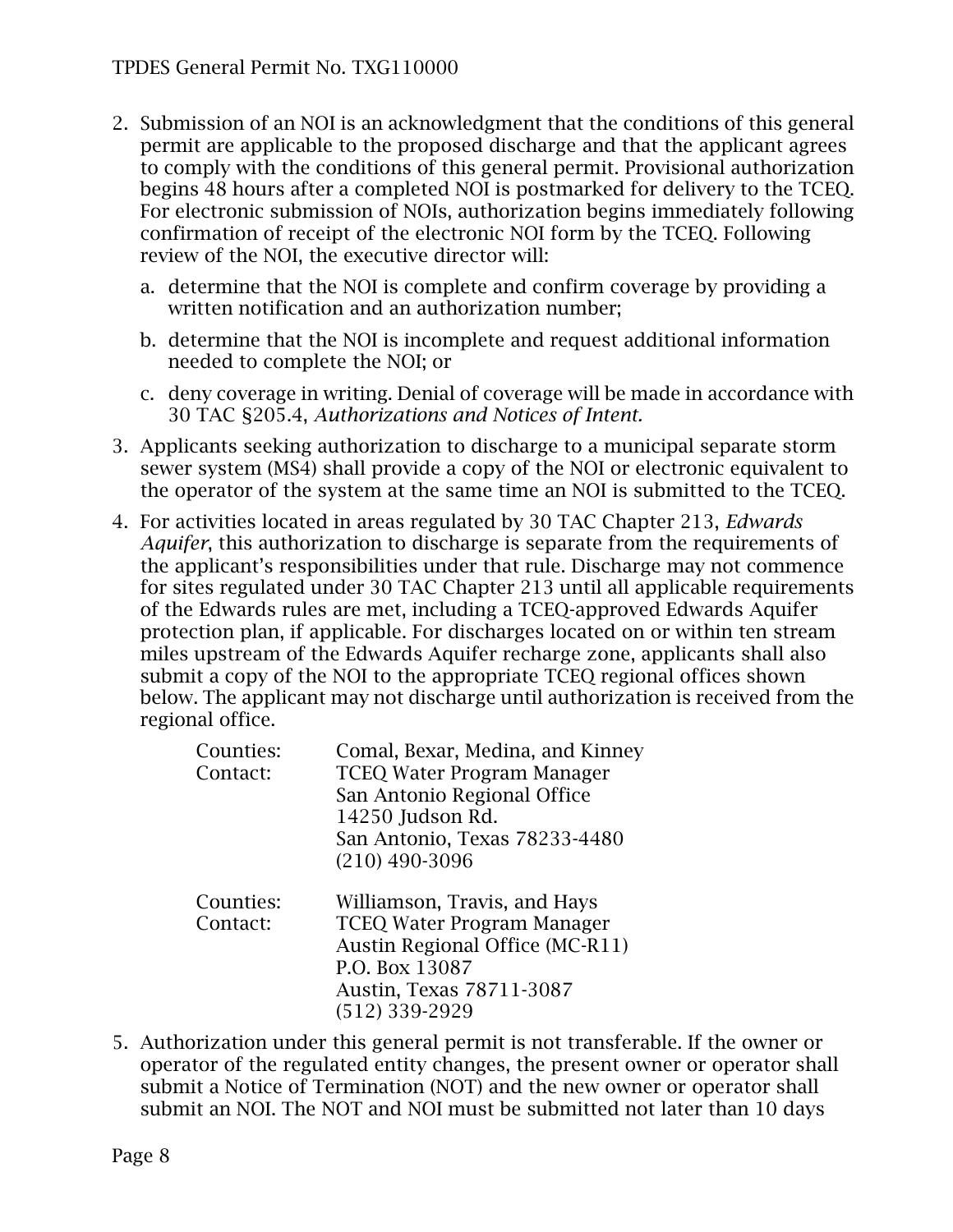prior to the change. Any change in a permittee's charter number issued by the Texas Secretary of State is considered a change in ownership of the company and would require the new owner to apply for permit coverage as stated above. If the NOT and NOI are submitted as required under this provision, there will be no lapse in authorization for this facility. Permittees discharging to an MS4 shall submit a copy of the NOT to the operator of the system at the same time the NOT is submitted to the TCEQ.

6. If the owner or operator becomes aware that it failed to submit any relevant facts or submitted incorrect information in an NOI, the correct information must be provided to the executive director in a Notice of Change (NOC) within 14 days after discovery. If relevant information provided in the NOI changes, for example, permittee address, billing address, number of outfalls, etc., an NOC must be submitted within 14 days of the change. Effective September 1, 2017, permittees must submit an NOC using the online e-permitting system available through the TCEQ website unless the permittee obtained an electronic reporting waiver. Permittees discharging to an MS4 shall submit a copy of the NOC to the operator of the system at the same time the NOC is submitted to the TCEQ.

### <span id="page-8-0"></span>**Section D. Termination of Coverage**

A permittee shall terminate coverage under this general permit through the submittal of an NOT, on a form approved by the executive director, when the owner or operator of the facility changes; the discharge becomes authorized under an individual permit; the use of the property changes and is no longer subject to regulation under this general permit; or the discharge becomes unnecessary, is delayed, or is completed. Effective September 1, 2017, permittees must submit an NOT using the online e-permitting system available through the TCEQ website unless the permittee obtained an electronic reporting waiver. Authorization terminates on the day that an NOT is postmarked for delivery to the TCEQ. For electronic submission of the NOT, authorization to discharge under this permit terminates immediately following confirmation of the receipt of the NOT by the TCEQ. Compliance with the conditions and requirements of this permit are required until an NOT is submitted. Permittees discharging to an MS4 shall submit a copy of the NOT to the operator of the system at the same time the NOT is submitted to the TCEQ.

#### <span id="page-8-1"></span>**Section E. Authorization Under an Individual Permit**

- 1. Discharges eligible for authorization by this general permit may alternatively be authorized by an individual permit pursuant to 30 TAC Chapter 305, *Consolidated Permits*.
- 2. When an individual permit is issued for a discharge that is currently authorized under this general permit, the permittee shall submit an NOT to the executive director.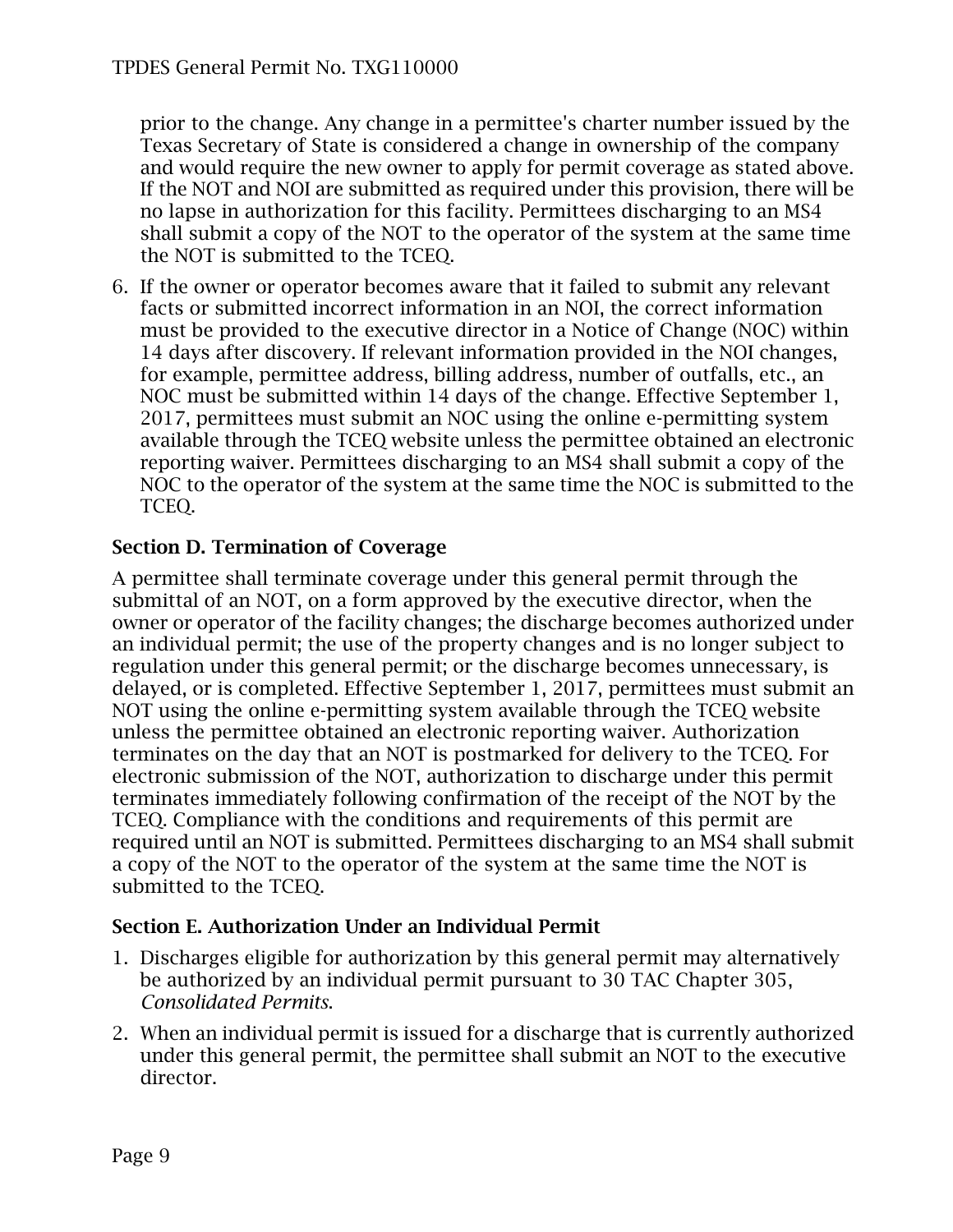- 3. Discharges from facilities currently authorized by an individual permit and discharges from facilities currently authorized under another general permit may only be authorized under this general permit if the following conditions are met:
	- a. the discharges meet the applicability and eligibility requirements for coverage under this general permit;
	- b. the current individual permit does not contain numeric water-quality based effluent limitations that are more stringent than the numeric effluent limitations in this general permit or the current individual permit does not contain numeric effluent limitations that are not included in the general permit unless the discharges that resulted in the limitations have ceased and any contamination that resulted in those limitations is removed or remediated;
	- c. the executive director has not determined that continued coverage under an individual permit is required based on consideration of a TMDL, TMDL Implementation Plan, anti-backsliding requirements, a history of substantive non-compliance, or other site-specific considerations;
	- d. a previous application or permit for the discharge was not denied, terminated, or revoked by the executive director because of enforcement or water quality-related concerns. The executive director may provide a waiver to this provision based on new circumstances at the facility or if there is a new facility owner or operator; and
	- e. the applicant requests cancellation of the existing individual permit within 30 days after notice that authorization under this general permit is effective.
- 4. Discharges from new outfalls at ready-mixed concrete plants, concrete products plants, and associated facilities authorized under an individual permit, or under a separate general permit, may be authorized under this general permit if the following conditions are met:
	- a. the proposed discharges meet the applicability and eligibility requirements for coverage under this general permit;
	- b. the current individual permit does not contain numeric water quality-based effluent limitations that are more stringent than the numeric effluent limitation in this general permit or the current individual permit does not contain numeric effluent limitations that are not included in the general permit unless the discharges that resulted in the limitations have ceased and any contamination that resulted in those limitations is removed or remediated;
	- c. the executive director has not determined that continued coverage under an individual permit is required based on consideration of a TMDL, TMDL Implementation Plan, anti-backsliding requirements, a history of substantive non-compliance, or other site-specific considerations; and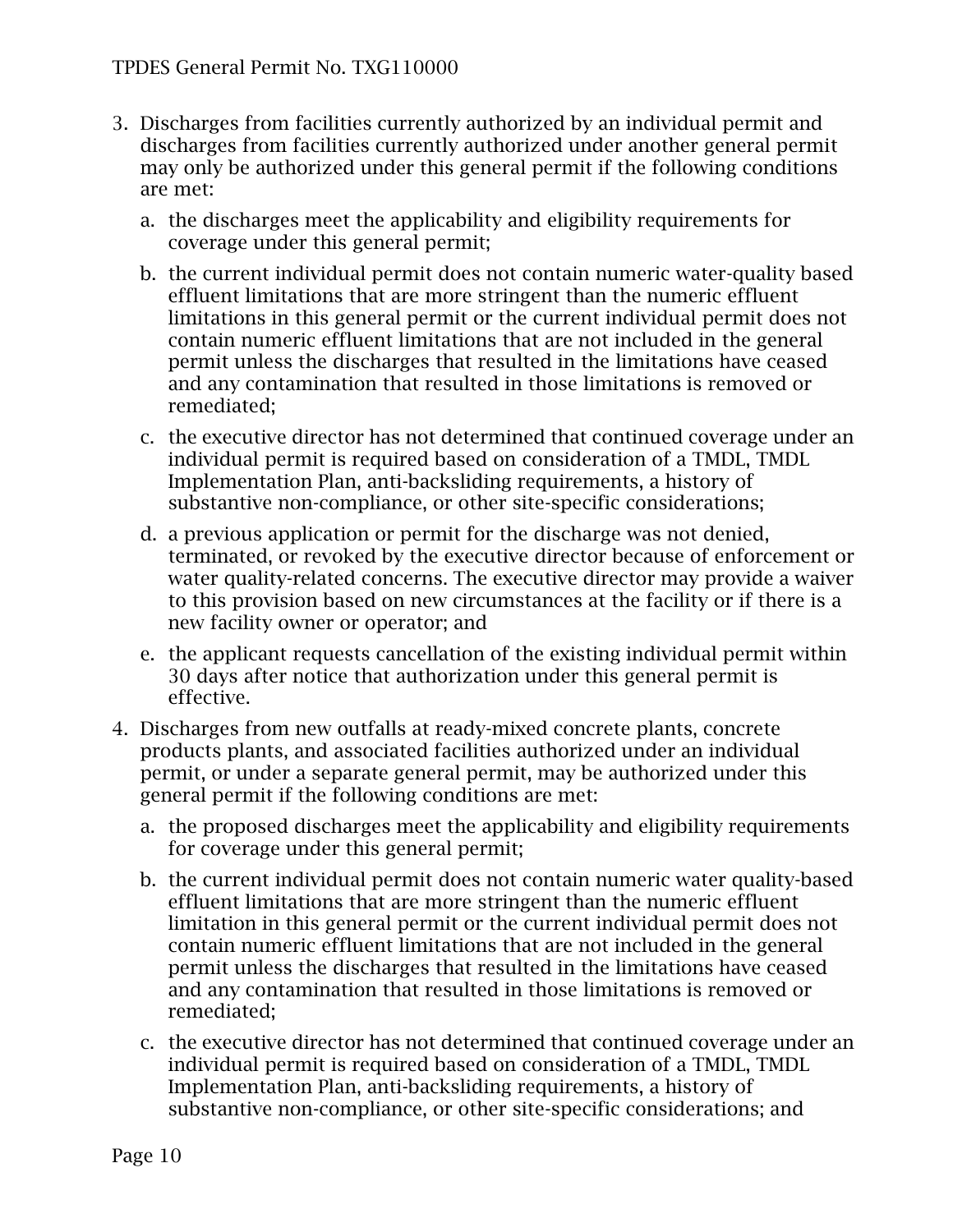d. a previous application or permit for the proposed discharge was not denied, terminated, or revoked by the executive director because of enforcement or water quality-related concerns. The executive director may provide a waiver to this provision based on new circumstances at the facility, or if there is a new facility owner or operator.

### <span id="page-10-0"></span>**Section F. Permit Expiration**

- 1. This general permit is effective for five years from the effective date. Authorizations for discharge under the provisions of this general permit may be issued until the expiration date of the general permit. This general permit may be amended, revoked, canceled or renewed by the commission after notice and comment as provided by 30 TAC §§205.3, *Public Notice, Public Meetings, and Public Comment*, and 205.5, *Permit Duration, Amendment, and Renewal*.
- 2. If the commission proposes to reissue this general permit before the expiration date, the general permit will remain in effect after the expiration date for those existing discharges covered by the general permit in accordance with 30 TAC Chapter 205. The general permit will remain in effect for these permittees until the date the commission takes final action on the proposal to reissue this general permit. No new NOIs will be processed by the executive director and no new authorizations will be issued under this general permit after the expiration date of the general permit or after the effective date of an amended and re-issued general permit.
- 3. Upon issuance of a renewed or amended general permit, all permittees, including those covered under the expired general permit, are required to submit an NOI according to the requirements of the new general permit or obtain an individual permit for those discharges.
- 4. If the commission does not propose to reissue this general permit at least 90 days before the expiration date, permittees shall apply for authorization under an individual permit or an alternative general permit if available. If the application for an individual permit is submitted before the expiration date, authorization under this expiring general permit remains in effect until the issuance or denial of an individual permit.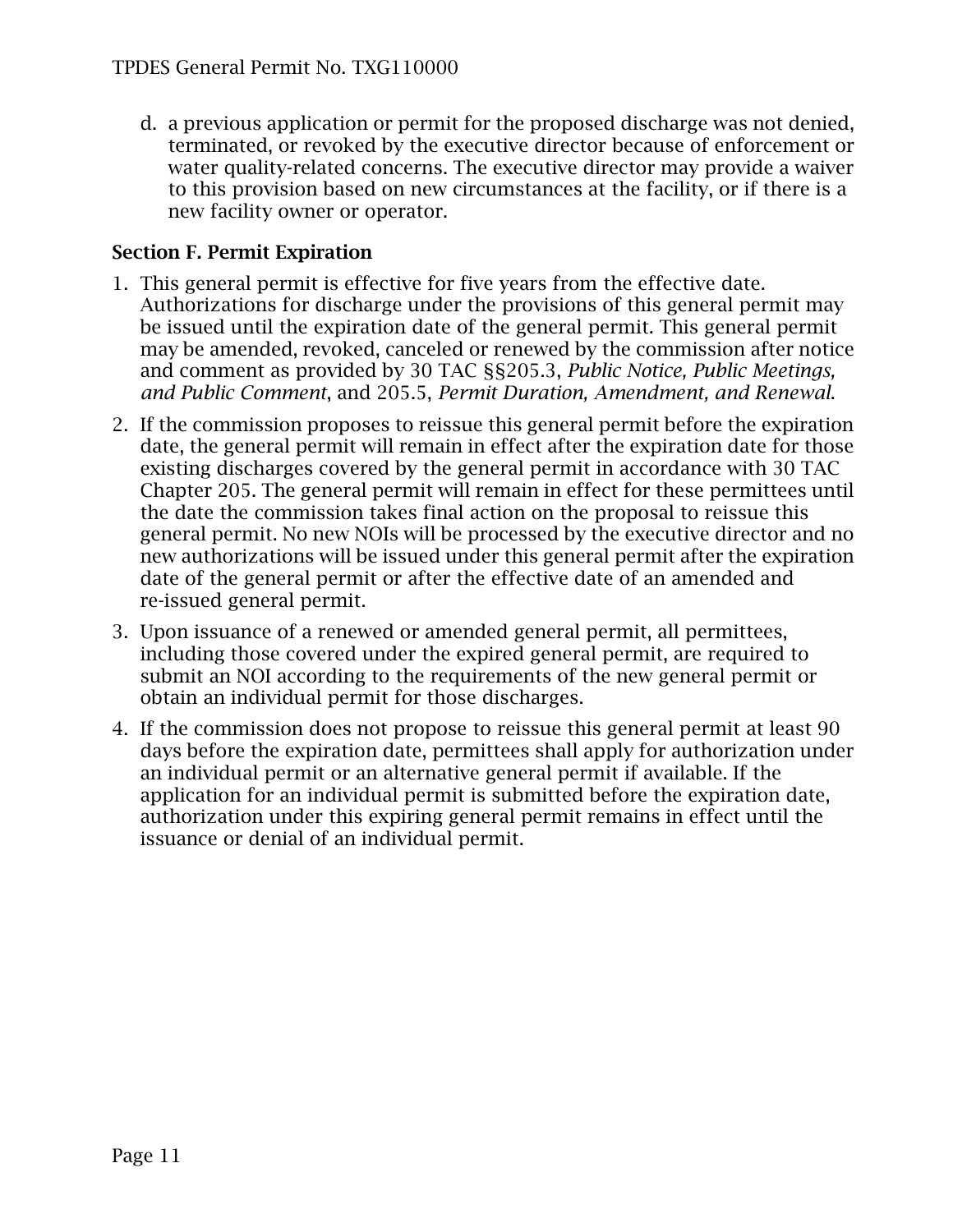## <span id="page-11-0"></span>**Part III. Permit Requirements**

#### <span id="page-11-1"></span>**Section A. Discharge of Wastewater and Wastewater Commingled with Stormwater**

This section applies to the discharge of facility wastewater and facility wastewater that is commingled with stormwater associated with industrial activities.

1. Conventional Pollutants Numeric Effluent Limitations and Monitoring Frequencies

| Parameter                     | Daily<br>Maximum  | Sample<br><b>Type</b> | Monitoring<br>Frequency |
|-------------------------------|-------------------|-----------------------|-------------------------|
| Flow                          | Report MGD        | Estimate              | $1/month*$              |
| Oil and Grease                | $15 \text{ mg/L}$ | Grab                  | $1/month*$              |
| <b>Total Suspended Solids</b> | $65 \text{ mg/L}$ | Grab                  | $1/month*$              |
| pH                            | $6.0 - 9.0$ SU    | Grab                  | $1/month*$              |

\* If there is a discharge from the facility within a calendar month, a minimum of one sample of the discharge must be taken.

2. Hazardous Metals Numeric Effluent Limitations and Monitoring Frequencies

| Parameter                          | Daily<br>Maximum<br>(mg/L) | Sample<br><b>Type</b> | Monitoring<br>Frequency | Minimum<br>Analytical<br>Level (MAL)<br>$(mg/L)$ ** |
|------------------------------------|----------------------------|-----------------------|-------------------------|-----------------------------------------------------|
| Arsenic, Total                     | 0.3                        | Grab                  | $1$ /year*              | 0.0005                                              |
| Barium, Total                      | 4.0                        | Grab                  | $1$ /year*              | 0.003                                               |
| Cadmium, Total<br>(inland waters)  | 0.2                        | Grab                  | $1$ /year*              | 0.001                                               |
| Cadmium, Total<br>(tidal waters)   | 0.3                        | Grab                  | $1$ /year*              | 0.001                                               |
| Chromium, Total                    | 5.0                        | Grab                  | $1$ /year*              | 0.003                                               |
| Copper, Total                      | 2.0                        | Grab                  | $1$ /year*              | 0.002                                               |
| Lead, Total                        | 1.5                        | Grab                  | $1$ /year*              | 0.0005                                              |
| Manganese, Total                   | 3.0                        | Grab                  | $1$ /year*              | 0.0005                                              |
| Mercury, Total                     | 0.01                       | Grab                  | $1$ /year*              | 0.000005                                            |
| Nickel, Total                      | 3.0                        | Grab                  | $1$ /year*              | 0.002                                               |
| Selenium, Total<br>(inland waters) | 0.2                        | Grab                  | $1$ /year*              | 0.005                                               |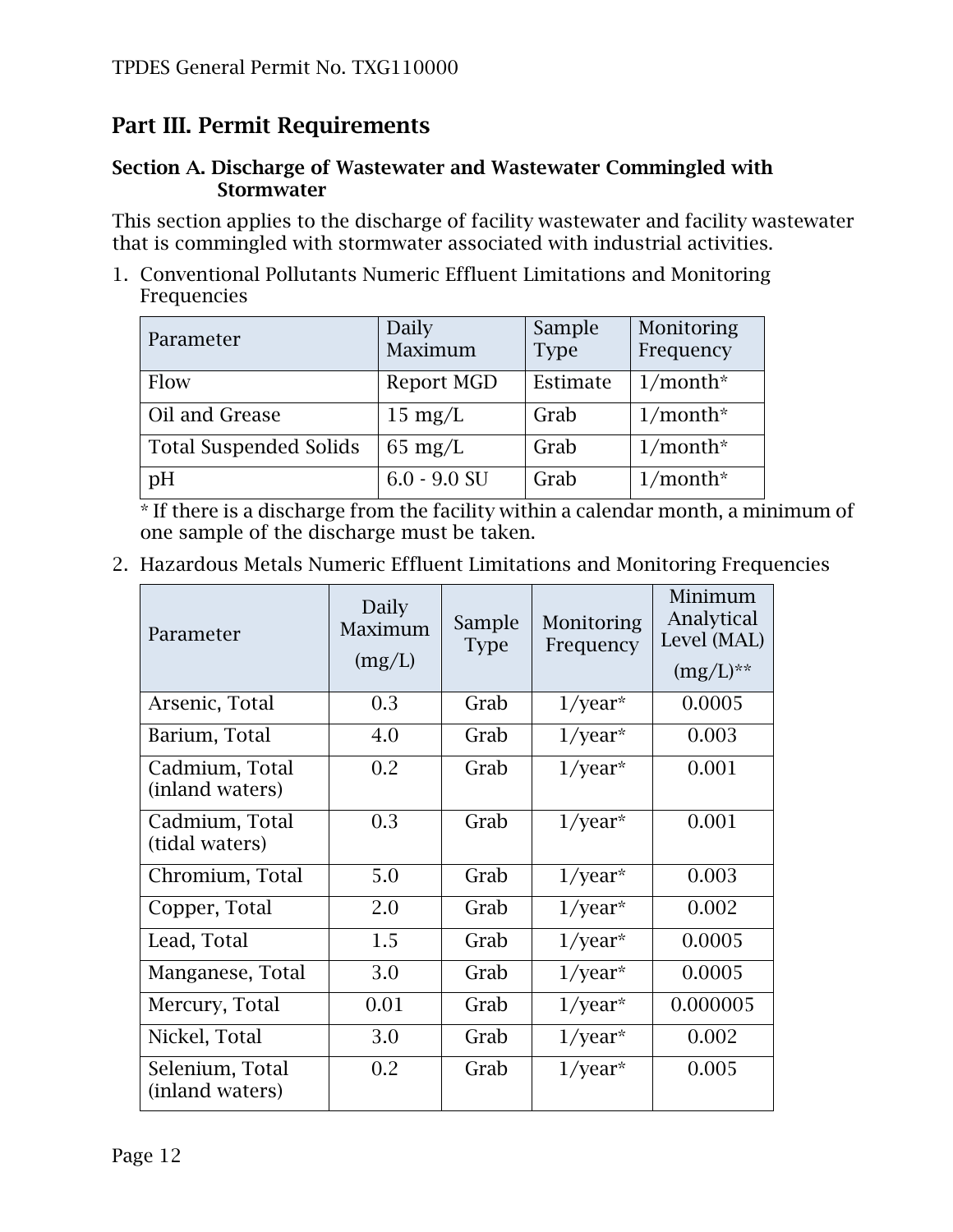| Parameter                         | Daily<br>Maximum<br>(mg/L) | Sample<br><b>Type</b> | Monitoring<br>Frequency | Minimum<br>Analytical<br>Level (MAL)<br>$(mg/L)$ ** |
|-----------------------------------|----------------------------|-----------------------|-------------------------|-----------------------------------------------------|
| Selenium, Total<br>(tidal waters) | 0.3                        | Grab                  | $1$ /year*              | 0.005                                               |
| Silver, Total                     | 0.2                        | Grab                  | $1$ /year*              | 0.0005                                              |
| Zinc, Total                       | 6.0                        | Grab                  | 'year*                  | 0.005                                               |

\*If there is a discharge from the facility during the year, a minimum of one sample of the discharge must be taken.

\*\*By establishing MALs, TCEQ is not requiring use of an analytical test method that detects at or below this MAL, nor is TCEQ requiring analytical results to be submitted where an analytical test method was used to achieve this MAL. For permitting and compliance purposes, MALs are used to allow the permittee to submit analytical results as non-detect. Non-detect analytical results are assumed to represent a concentration of zero  $(0)$  mg/L (or  $\mu$ g/L as appropriate).

- 3. Samples must be collected at a clearly defined accessible point following the final treatment unit and prior to discharge into receiving waters or leaving the property. Results from the conventional pollutants and hazardous metals monitoring must be submitted to TCEQ in accordance with Part IV.7.f.
- 4. Requirements to sample, inspect, examine or otherwise monitor discharges may be temporarily suspended for adverse weather conditions. Adverse weather conditions are conditions that are either dangerous to personnel (e.g., high wind, excessive lightening) or weather conditions that prohibit access to a discharge (e.g., flooding, freezing conditions, extended periods of drought). Adverse conditions that result in the temporary suspension of a permit requirement to sample, inspect, examine, or otherwise monitor stormwater discharges must be documented. Documentation shall include the date, time, names of personnel that witnessed the adverse condition, and the nature of the adverse condition. Documentation must be retained for a minimum of five years and must be made available upon request of the executive director.
- 5. Whole Effluent Toxicity Testing

There must be no acute toxicity as determined by requiring greater than 50 percent (%) survival of the appropriate test organism in 100 % effluent using a 24-hour acute toxicity test on discharges of facility wastewater and facility wastewater commingled with stormwater associated with industrial activities. Whole effluent toxicity testing is not required for discharges consisting solely of stormwater associated with industrial activities. Monitoring for whole effluent toxicity must be completed once per calendar year using a composite sample.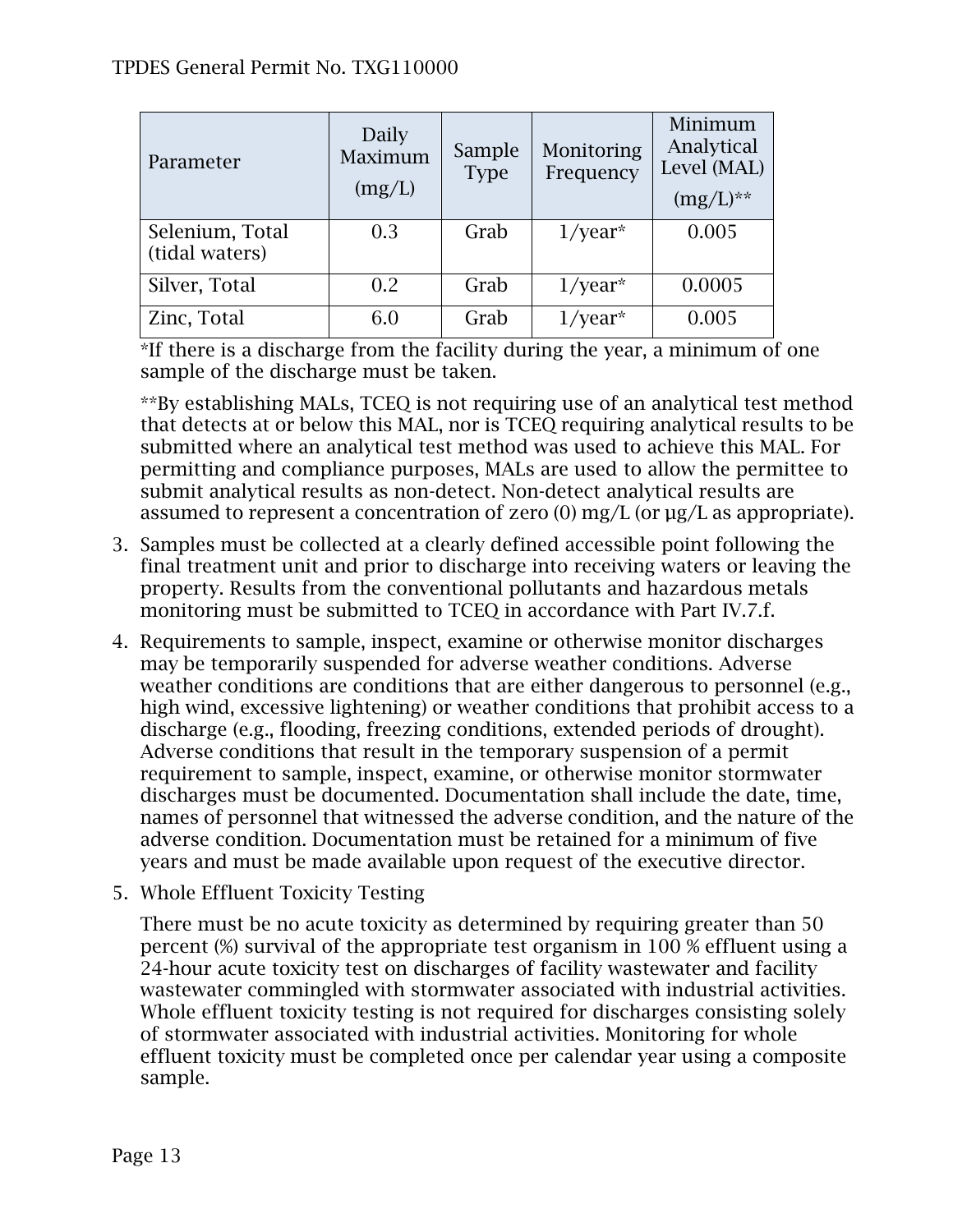- a. Scope and Methodology
	- i. Test Species -

Freshwater: For discharges into freshwater receiving waters, the following test species must be used: *Daphnia pulex* (water flea) and *Pimephales promelas* (fathead minnow).

Marine Water: For discharges into marine receiving waters, the following test species must be used: *Mysidopsis bahia* (mysid shrimp) and *Menidia beryllina* (inland silverside).

- ii. Acute static nonrenewal 24-hour toxicity tests must be conducted using *Methods for Measuring the Acute Toxicity of Effluents and Receiving Waters to Freshwater and Marine Organisms* (EPA-821-R-02-012) or the latest update. A minimum of five replicates with eight organisms per replicate must be used in the control and in each effluent dilution of this test.
- iii. The permittee shall test the effluent for lethality in accordance with the provision of this section. In addition to the use of an appropriate control (0% effluent), testing will determine if an effluent sample meets the requirement of greater than 50% survival of the appropriate test organisms in 100% effluent of a 24-hour period.
- b. Required Toxicity Testing Conditions
	- i. Control and Dilution Water -

Freshwater: For discharges into freshwater receiving waters, control and dilution water will normally consist of a standard, synthetic, moderately hard, reconstituted water of similar pH and alkalinity to the closest downstream perennial water.

Marine Water: For discharges into marine receiving waters, control and dilution water will normally consist of a standard, synthetic reconstituted seawater.

- ii. Control Survival If more than 10% of the test organisms in any control die within 24 hours, that test, including the control and the 100% effluent, must be repeated with all results from both tests reported as required in Item 4.d. (Reporting*)* of this section.
- iii. Repeat Test The permittee shall repeat a test, including the control and all effluent dilutions, if the procedures and quality assurance requirements defined in the test methods or in this general permit are not satisfied. A repeat test must be conducted within the required reporting period of any test determined to be invalid.
- iv. Sample Collection and Preservation Samples must be collected at a point following the last treatment unit and prior to entering receiving waters. One flow-weighted composite sample representative of normal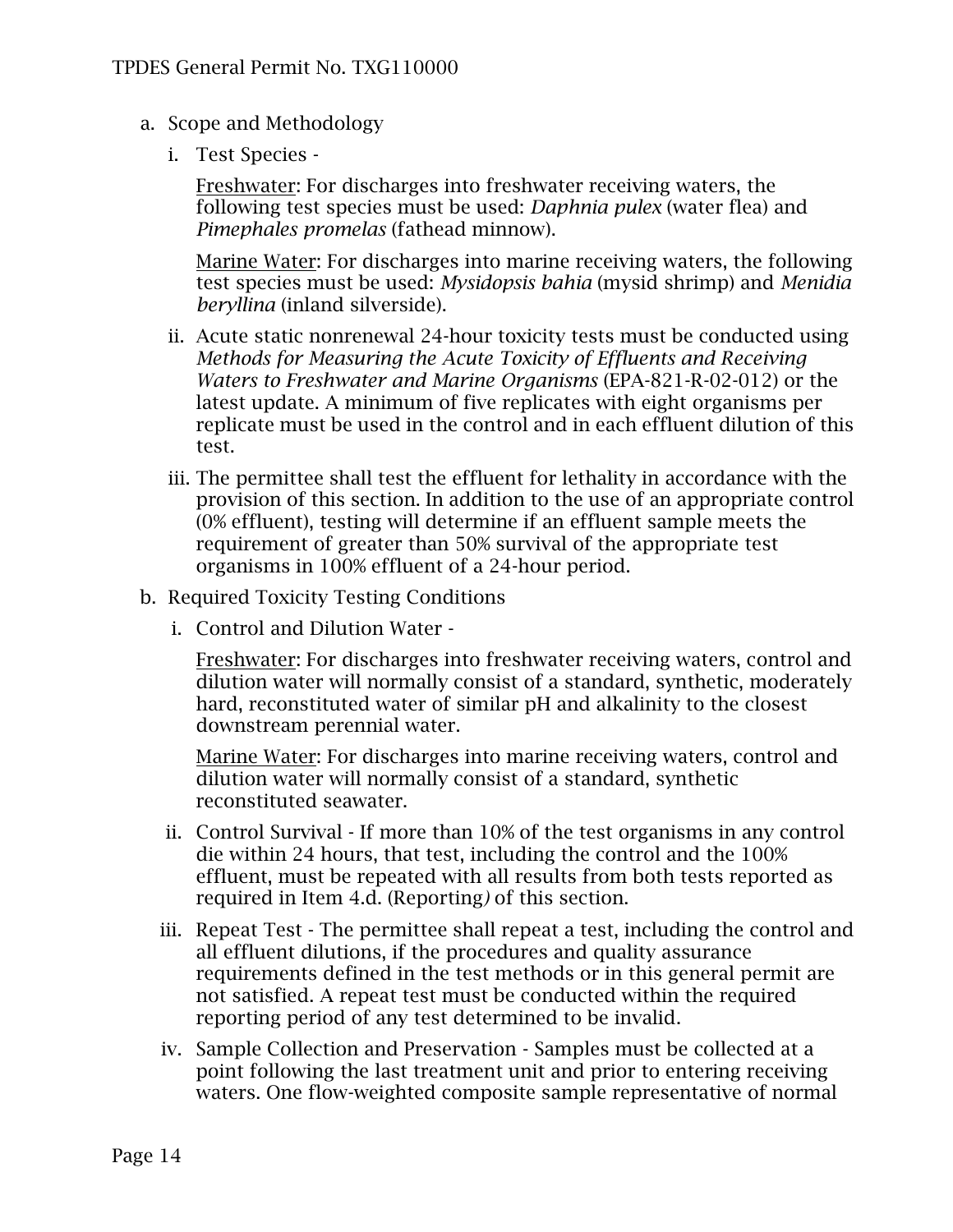operating flows (see 30 TAC §319.9(c)) must be collected from each outfall and a discrete test must be run on each composite sample. Samples must be chilled to 0 - 6 degrees Centigrade during collection, shipping, and storage. The toxicity tests must be initiated within 36 hours after collection of the sample. The composite sample must be collected in a manner that makes the sample representative of any periodic episode of chlorination, biocide usage, or other potentially toxic substance discharged on an intermittent basis.

- v. If the outfall ceases discharging during the collection of the effluent composite sample, the requirements for the minimum number of effluent portions are waived. However, the permittee shall collect a composite sample volume sufficient for completion of the required test. The abbreviated sample collection, duration, and methodology must be documented in the full report required in Item 4.d. (Reporting*)* of this section.
- c. Persistent Mortality

These requirements apply when a toxicity test demonstrates significant lethality, here defined as a mean mortality of 50% or greater to organisms exposed to the 100% effluent concentration after 24-hours.

- i. The permittee shall conduct two additional tests (retests) for each species that demonstrates significant lethality. The two retests must be conducted once per week for two weeks. Five effluent dilution concentrations in addition to an appropriate control must be used in the retests. These additional effluent concentrations are 6%, 13%, 25%, 50%, and 100% effluent. The first retest must be conducted within 15 days of the laboratory determination of significant lethality. The retests must also be reported on the Discharge Monitoring Report (DMR) as specified in Item 4.d. (Reporting) of this section.
- ii. If one or both of the two retests demonstrates significant lethality, the permittee shall submit the failing test results to the Water Quality Assessment Section (MC-150) within 20 days of test completion of the second retest for evaluation to determine if further action is required. Test completion is defined as the 24th hour.
- d. Reporting
	- i. The permittee shall prepare a full report of the results of all tests and retests conducted, regardless of whether the tests are valid, invalid, completed, or not completed. The report must be retained for a minimum of five years and must be made available upon request of the executive director.
	- ii. The results of valid tests and all retests must be submitted on the DMR in the following manner: enter "0" if mean survival at 24 hours is greater than 50% in 100% effluent; if the mean survival at 24 hours is less than or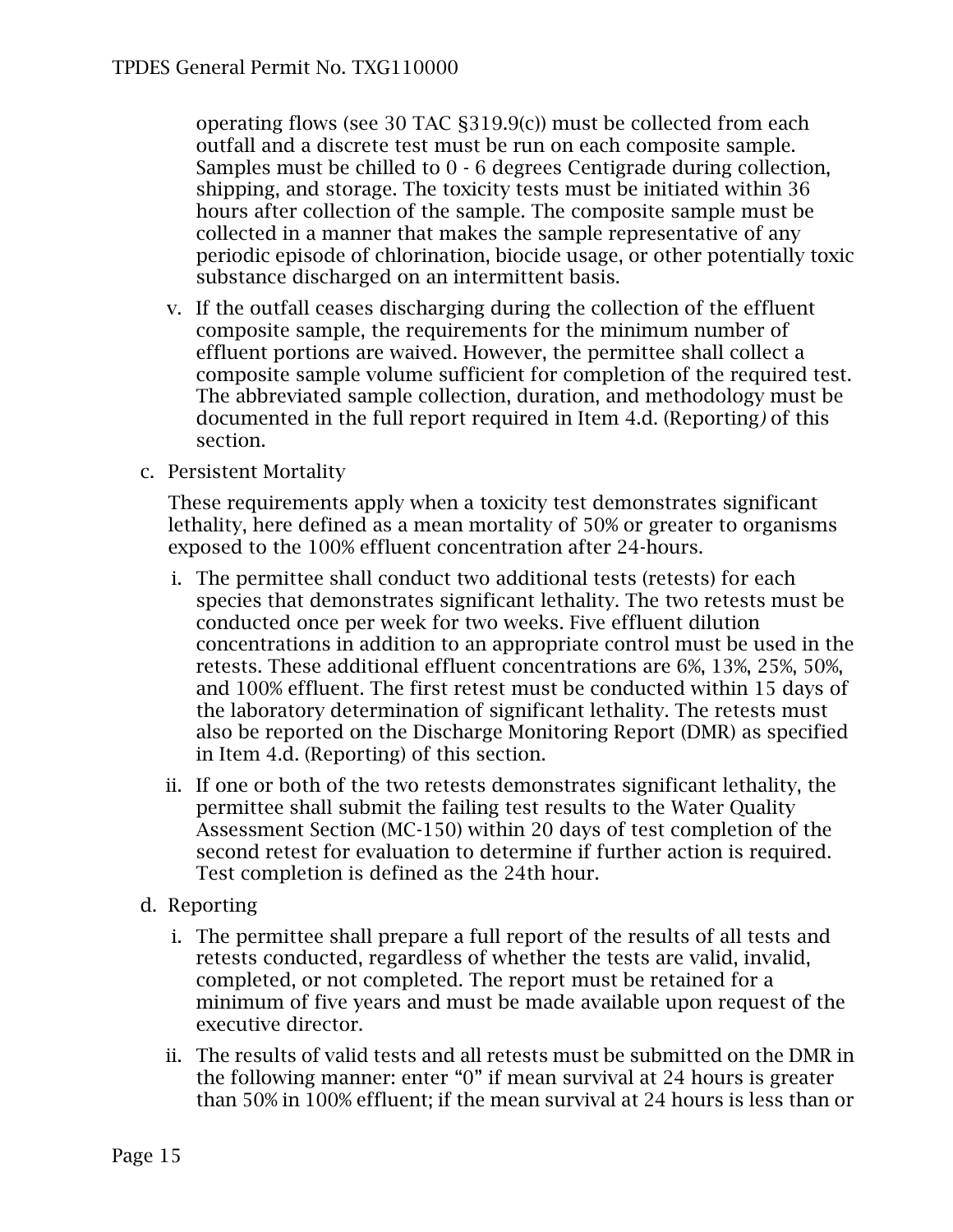equal to 50%, enter "1".

iii. Use the following DMR parameter codes for valid tests only:

| <b>Receiving Water</b> | <b>Species</b>           | <b>Parameter Code</b> |
|------------------------|--------------------------|-----------------------|
| Freshwater             | Water Flea               | TIE <sub>3</sub> D    |
| Freshwater             | <b>Fathead Minnow</b>    | TIE <sub>6</sub> C    |
| Marine Water           | Mysid Shrimp             | TIE3E                 |
| Marine Water           | <b>Inland Silverside</b> | TIE6B                 |

iii. Use the following DMR parameter codes for retests:

| <b>Retest Number</b> | <b>Receiving Water</b> |    | <b>Species</b>   Parameter Code |
|----------------------|------------------------|----|---------------------------------|
| Retest Number 1      | All                    |    | 22415                           |
| Retest Number 2      |                        | ΑI | 22416                           |

- <span id="page-15-0"></span>6. Inactive Status
	- a. A permittee with an inactive industrial facility may seek inactive status. To qualify for inactive status, all industrial activities at the facility must be suspended with no industrial materials or activities exposed to stormwater and no wastewater being generated. The permittee must provide written notification to the TCEQ Industrial Permits Team (MC-148) and the appropriate TCEQ regional office. The notification must contain a certification stating that the site is seeking inactive status and that all industrial activities at the facility are suspended. The notification must be signed according to 30 TAC §305.128, Signatories to Reports. Following this notification, permit requirements to sample, inspect, examine, or otherwise monitor stormwater discharges are waived during the period that a facility is in inactive status. A copy of the notification must be maintained with the SWP3.
	- b. A permittee with a facility in inactive status shall notify the TCEQ Industrial Permits Team (MC-148) and the appropriate regional office in writing at least 30 days before commencing industrial activities and transferring to active status.

#### **Section B. Stormwater Discharges Associated with Industrial Activity**

This section applies to discharges of stormwater associated with industrial activities that are not commingled with facility wastewater.

1. Benchmark monitoring values.

| <b>Benchmark Parameter</b> | <b>Benchmark Value</b> |
|----------------------------|------------------------|
| Oil and Grease             | $15 \text{ mg/L}$      |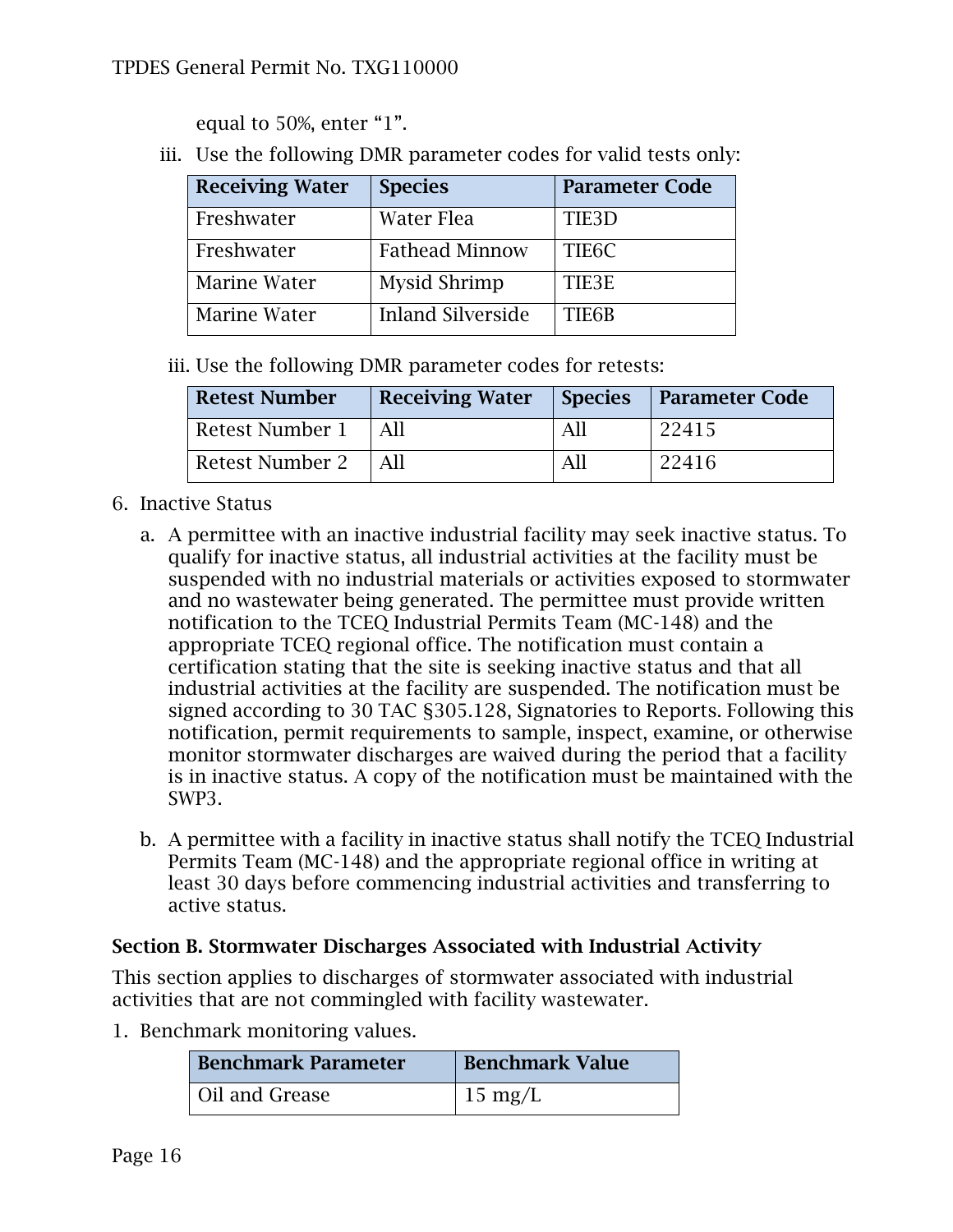| <b>Benchmark Parameter</b>    | <b>Benchmark Value</b> |  |  |
|-------------------------------|------------------------|--|--|
| <b>Total Suspended Solids</b> | $50 \text{ mg/L}$      |  |  |
| pH                            | $6.0 - 9.0$ SU         |  |  |
| <b>Total Iron</b>             | $1.3 \text{ mg/L}$     |  |  |

- a. Samples must be collected at a clearly defined accessible point following the final treatment unit and prior to discharge into receiving waters or leaving the property.
- b. A minimum of one grab sample shall be collected within the first 30 minutes of discharge. If it is not practicable to collect the sample, or to complete the sampling, within the first 30 minutes, sampling must be completed within the first hour of discharge. If sampling is not completed within the first 30 minutes of discharge, the reason must be documented and attached to all required reports and records of the sampling activity. Sample results shall be kept on site and available for review by TCEQ staff.
- c. Sampling is required on a quarterly basis and shall be conducted during the following periods:

First quarter - January 1 through March 31 Second quarter - April 1 through June 30 Third quarter - July 1 through September 30 Fourth quarter - October 1 through December 31

Permittees shall begin sampling in the first full quarter following submission of the NOI. If a facility maintains an inactive status for an entire quarter, quarterly sampling may be waived. See Part III.B.6 for requirements to change the facility to inactive status.

- c. The permittee shall compare the results of sample analyses to the benchmark values above and shall include this comparison in the overall assessment of the effectiveness of the Stormwater Pollution Prevention Plan (SWP3) required in Part III.B.7. Analytical results that exceed a benchmark value are not a violation of this permit, as these values are not numeric effluent limitations. Results of analyses are indicators that the SWP3 must be assessed and modifications may be necessary to protect water quality.
- d. The pollution prevention team identified in the SWP3 shall investigate the cause of each benchmark value exceedance and shall document the results of this investigation in the SWP3 within 90 days following the sampling event. The investigation must identify the following:
	- i. any additional potential sources of pollution, such as spills that might have occurred;
	- ii. necessary revisions to the good housekeeping measures section of the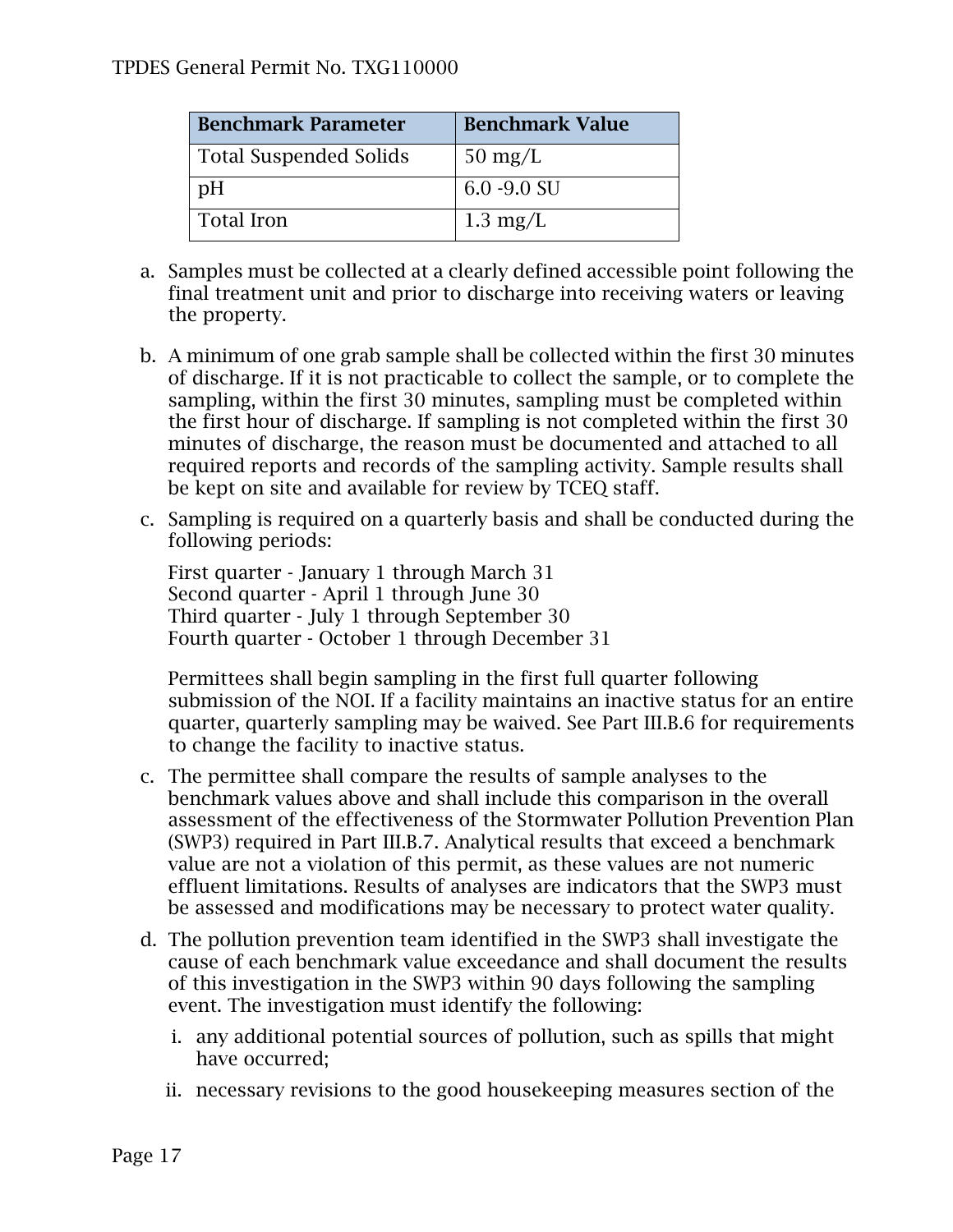SWP3;

- iii. additional BMPs, including a schedule to install or implement the BMPs; and
- iv. identification of other parts of the SWP3 that may require revisions in order to meet the goal of the benchmark values.
- e. Background concentrations of specific pollutants may also be considered during the investigation. If the pollution prevention team is able to relate the cause of the exceedance to background concentrations, then subsequent exceedances of benchmark values for that pollutant may be resolved by referencing earlier findings in the SWP3. Background concentrations may be identified by laboratory analyses of samples of stormwater run-on to the permitted facility, laboratory analyses of samples of stormwater runoff from adjacent non-industrial areas, or by identifying the pollutant is a naturally occurring material in soils at the site.
- 2. Hazardous Metals Numeric Effluent Limitations and Monitoring Frequencies

| Parameter                          | Daily<br>Maximum<br>(mg/L) | Sample<br><b>Type</b> | Monitoring<br>Frequency | <b>MAL</b><br>$(mg/L)$ ** |
|------------------------------------|----------------------------|-----------------------|-------------------------|---------------------------|
| Arsenic, Total                     | 0.3                        | Grab                  | $1/year*$               | 0.0005                    |
| Barium, Total                      | 4.0                        | Grab                  | $1$ /year*              | 0.003                     |
| Cadmium, Total<br>(inland waters)  | 0.2                        | Grab                  | $1$ /year*              | 0.001                     |
| Cadmium, Total<br>(tidal waters)   | 0.3                        | Grab                  | $1/year*$               | 0.001                     |
| Chromium, Total                    | 5.0                        | Grab                  | $1$ /year*              | 0.003                     |
| Copper, Total                      | 2.0                        | Grab                  | $1$ /year*              | 0.002                     |
| Lead, Total                        | 1.5                        | Grab                  | $1$ /year*              | 0.0005                    |
| Manganese, Total                   | 3.0                        | Grab                  | $1$ /year*              | 0.0005                    |
| Mercury, Total                     | 0.01                       | Grab                  | $1$ /year*              | 0.000005                  |
| Nickel, Total                      | 3.0                        | Grab                  | $1$ /year*              | 0.002                     |
| Selenium, Total<br>(inland waters) | 0.2                        | Grab                  | $1$ /year*              | 0.005                     |
| Selenium, Total<br>(tidal waters)  | 0.3                        | Grab                  | $1/year*$               | 0.005                     |
| Silver, Total                      | 0.2                        | Grab                  | $1$ /year*              | 0.0005                    |
| Zinc, Total                        | 6.0                        | Grab                  | $1$ /year*              | 0.005                     |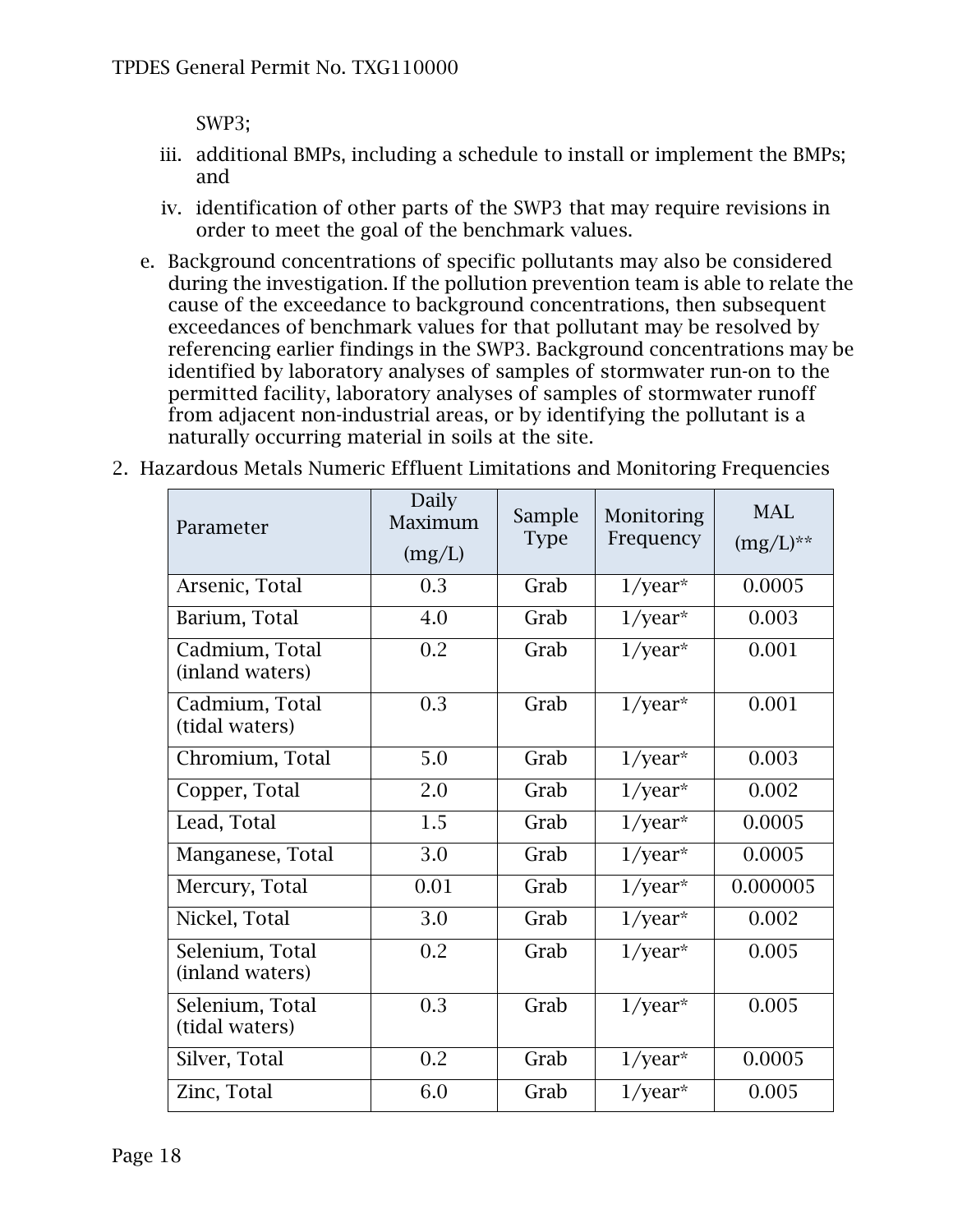\*If there is a discharge from the facility during the year, a minimum of one sample of the discharge must be taken.

\*\*By establishing MALs, TCEQ is not requiring use of an analytical test method that detects at or below this MAL, nor is TCEQ requiring analytical results to be submitted where an analytical test method was used to achieve this MAL. For permitting and compliance purposes, MALs are used to allow the permittee to submit analytical results as non-detect. Non-detect analytical results are assumed to represent a concentration of zero (0) mg/L (or µg/L as appropriate).

- a. Samples must be collected at a clearly defined accessible point immediately following the final treatment unit and prior to discharge into receiving waters or leaving the property.
- b. A minimum of one grab sample must be taken within 30 minutes of discharge. If it is not practicable to take the sample, or to complete the sampling, within the first 30 minutes, sampling must be completed within the first hour of discharge. If sampling is not completed within the first 30 minutes of discharge, the reason must be documented and attached to all required reports and records of the sampling activity.
- c. Sampling for hazardous metals is required to be performed on an annual basis and must be conducted before December 31st of each year.
- d. Permittees may qualify for a waiver from monitoring requirements for one or more hazardous metals. The permittee must certify that one of the following conditions is met. This certification must be completed on a form provided by the executive director. A new form must be completed during each permit term, and prior to the first sampling event that the permittee is seeking to waive. The form must be maintained onsite and be made readily available for review by authorized TCEQ personnel upon request. Waivers may be obtained on a metal by metal basis, or on an outfall by outfall basis. Hazardous metals monitoring waivers are effective beginning on the date that the waiver certification is made following submittal of an NOI, and lasting for the duration of the term of this general permit. The permittee will be required to comply with any requirements of a reissued general permit with respect to sampling and waivers, including obtaining a new hazardous metals monitoring wavier.
	- i. The permittee certifies that the regulated facility does not use a raw material, produce an intermediate product, or produce a final product that contains one or more of the hazardous metals listed at Part III.B.2 of this permit; or
	- ii. The permittee certifies that any raw materials, intermediate products, or final products that contain one or more hazardous metals are never exposed to stormwater or runoff. (Final products are not considered to expose hazardous metals to stormwater or runoff if the final product is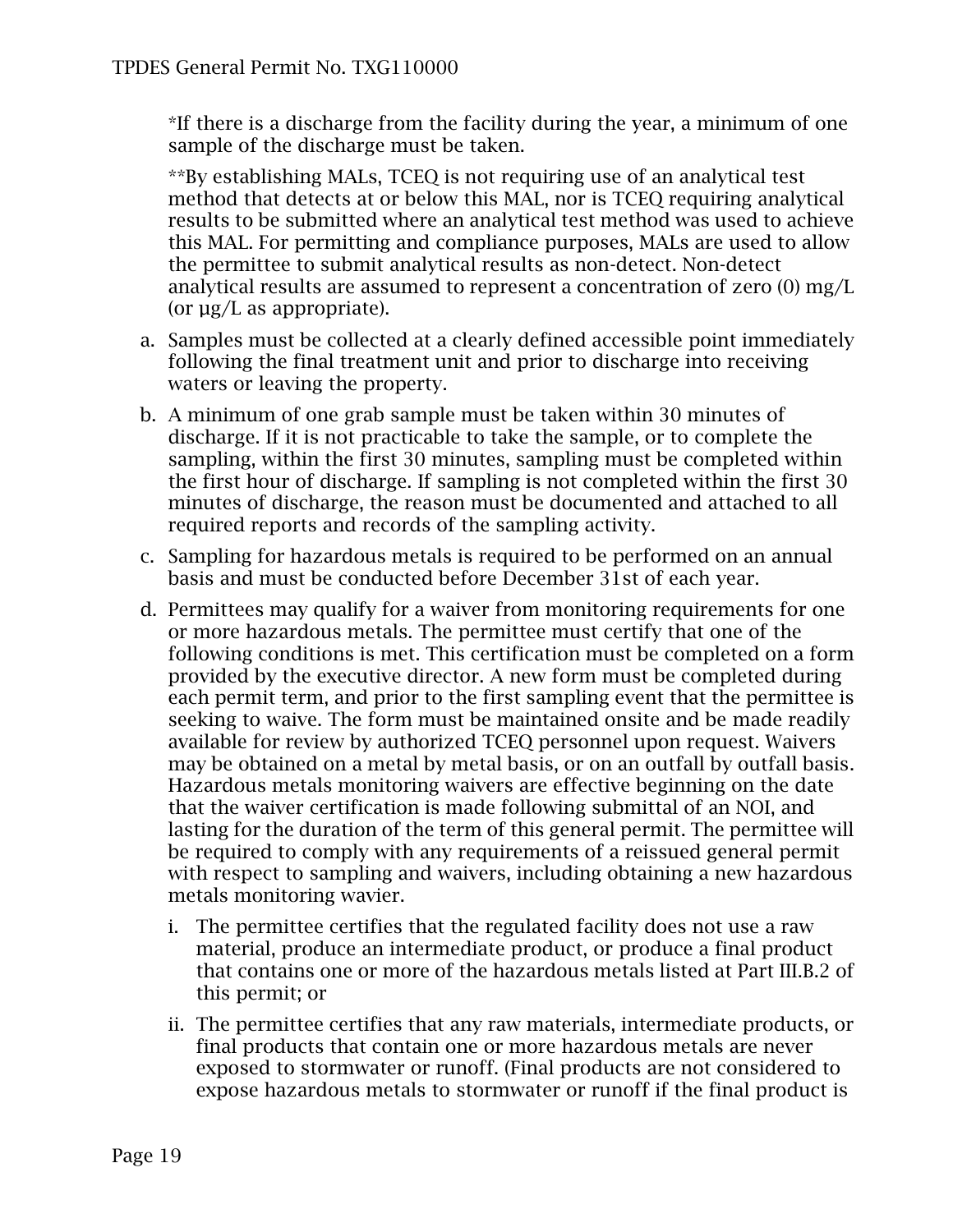designed for outdoor use, unless it is a product that could be transported by stormwater runoff or the final product will be used as a material or intermediate product.); or

- iii. The permittee collects a sample from the first available discharge from the facility occurring during the first sampling period of this permit, analyzes the sample for one or more of the listed hazardous metals, and the results indicate that the metal(s) is/are not present in detectable levels. Test methods used must be sensitive enough to detect the parameters at the MAL specified in the table above. When an analysis of a discharge sample for any of the parameters indicate no detectable levels above the MAL, and the test method detection level is as sensitive as the specified MAL, a value of zero (0) may be used for that measurement, and a waiver may be obtained for the duration of the permit term following the sample collection, for any hazardous metal that measures zero (0). Results of sampling must be retained on site and available for review by TCEQ personnel.
- 3. Quarterly Visual Monitoring

Stormwater discharges from each outfall authorized by this general permit must be visually examined on a quarterly basis. Monitoring must be conducted during the normal hours of operation for the facility and samples must be collected in a clean, clear, glass or plastic container and examined in a well lit area.

- a. Findings must document observation of the following:
	- i. Color;
	- ii. Clarity;
	- iii. Floating solids;
	- iv. Settled solids;
	- v. Suspended solids;
	- vi. Foam;
	- vii. Oil sheen;
	- viii. Other obvious indicators of stormwater pollution; and
		- ix. Noticeable odors.

Some examinations, such as an examination for odor and foam, may be conducted immediately following collection of the sample.

- b. All examinations must be performed in a manner that ensures the sample is representative of the discharge.
- c. Records of quarterly visual monitoring must kept in the SWP3 and include the following information: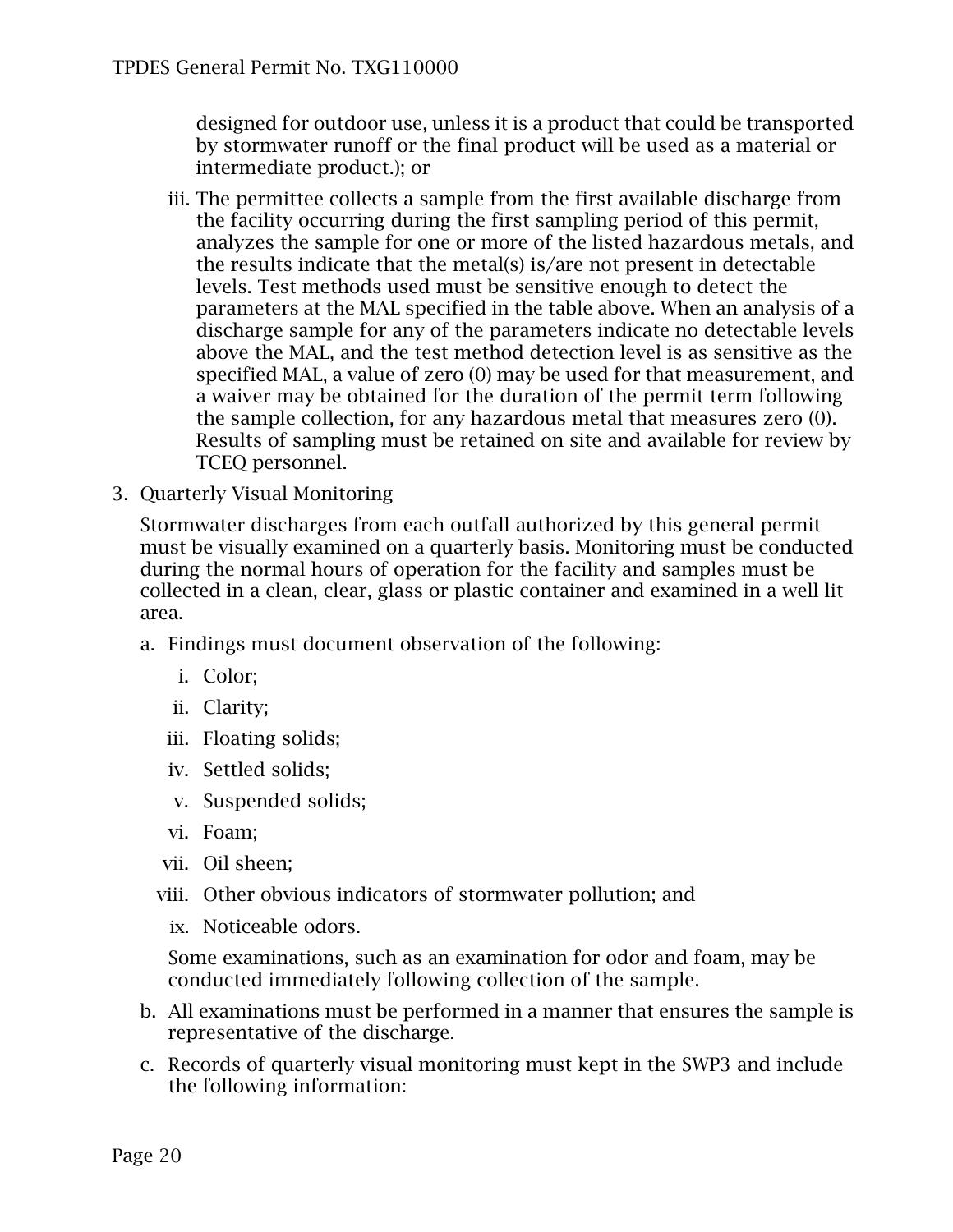- i. Sample location;
- ii. Date and time samples were collected and examined;
- iii. Names of personnel who collected and examined the samples;
- iv. Nature of the discharge (e.g., runoff, snow melt);
- v. Result of the observations;
- vi. Probable sources of any observed contamination;
- vii. Visual quality of the stormwater discharge; and
- viii. The reason why any samples were not collected within the first 30 minutes of discharge.
- d. Results of the examination must be reviewed by the stormwater pollution prevention team. The team must investigate and identify probable sources of any observed stormwater contamination. The SWP3 must be modified as necessary to address the conclusions of the team.
- 4. Monitoring Requirements for Stormwater Associated with Industrial Activity

For purposes of this general permit, a qualifying storm event is an event that results in a discharge from the permitted facility. For qualifying storm events, the following requirements apply:

- a. Discharge monitoring, sampling, examinations and inspections required by this general permit must be conducted on discharges of a measurable storm event that results in an actual discharge from the site, and that follows the preceding measurable storm event by at least 72 hours (3 days). The 72-hour storm interval does not apply if the permittee is able to document that less than a 72-hour (3-day) interval is representative for local qualifying storm events during the sampling period. In the case of snowmelt, the monitoring must be performed at a time when a measurable discharge occurs at the site.
- b. Requirements to sample, inspect, examine or otherwise monitor stormwater discharges within a prescribed monitoring period may be temporarily suspended for adverse weather conditions. Adverse weather conditions are conditions that are either dangerous to personnel (e.g., high wind, excessive lightning) or weather conditions that prohibit access to a discharge (e.g., flooding, freezing conditions, extended periods of drought). Adverse conditions that result in the temporary suspension of a permit requirement to sample, inspect, examine, or otherwise monitor stormwater discharges must be documented and included as part of the SWP3. Documentation shall include the date, time, names of personnel that witnessed the adverse condition, and the nature of the adverse condition.
- c. The permittee shall maintain a rain gauge on-site or use a rain gauge located in the immediate vicinity of the site in order to determine when a qualifying storm event occurs. The rain gauge must be monitored a minimum of once per week. Records of the date and rainfall total must be retained on-site and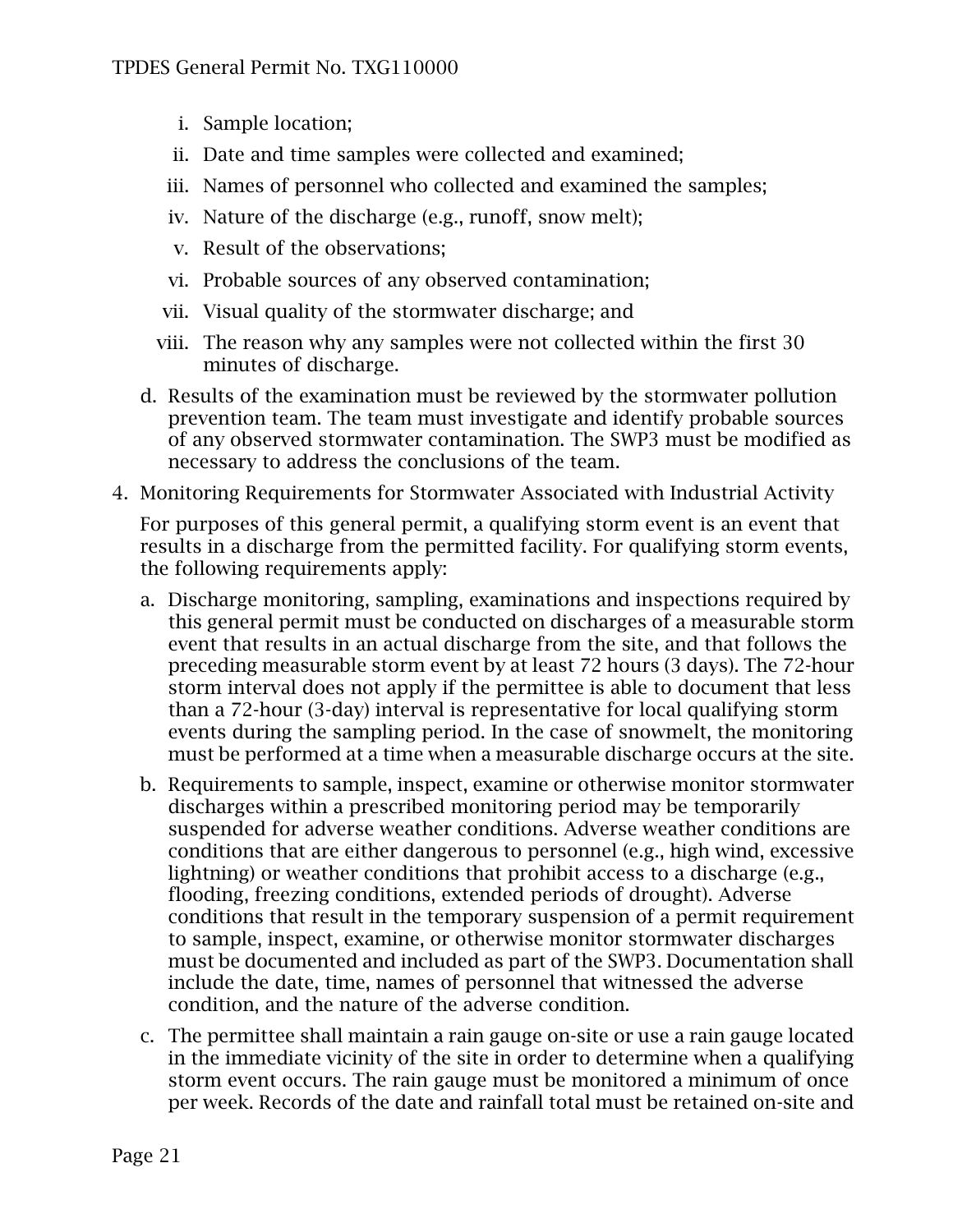made readily available for review for a minimum of five years. If there is no rain during a given week, the permittee shall record a zero rainfall total or no rain for the week. Rain gauge monitoring and recordkeeping may be temporarily suspended during a given monitoring period if a qualifying storm event has occurred and the required sampling analyses have been performed.

- 5. Monitoring at Substantially Similar Stormwater Outfalls
	- a. Monitoring requirements apply to all outfalls authorized by this permit unless the permittee establishes substantially similar outfalls. If discharges of stormwater through two or more outfalls are substantially the same, then sampling and monitoring may be conducted at only one of those outfalls and the results may be reported as representative of the discharge from the substantially similar outfall. Before results may be submitted as representative of discharges from substantially similar stormwater outfalls, the SWP3 must include a description of outfall locations and provide a detailed justification of why the discharge qualities from the outfalls are substantially similar. To determine if outfalls are substantially similar, the following characteristics of each outfall must be compared:
		- i. the industrial activities that occur in the drainage area of each outfall;
		- ii. significant materials stored or handled within the drainage area of each outfall; and
		- iii. the management practices and pollution control structures that occur within the drainage area of each outfall.
	- b. Monitoring at substantially similar outfalls must be performed at each substantially similar outfall on a rotating basis throughout the period of coverage under this general permit.
	- c. Substantially similar outfalls may not be established for any outfalls that include non-stormwater discharges.
- 6. Inactive Status
	- a. A permittee with an inactive industrial facility may seek inactive status. To qualify for inactive status, all industrial activities at the facility must be suspended with no industrial materials or activities exposed to stormwater. The permittee must provide written notification to the TCEQ Industrial Permits Team (MC-148) and the appropriate TCEQ regional office. The notification must contain a certification stating that the site is seeking inactive status and that all industrial activities at the facility are suspended. The notification must be signed according to 30 TAC §305.128, *Signatories to Reports*. Following this notification, permit requirements to sample, inspect, examine, or otherwise monitor stormwater discharges are waived during the period that a facility is in inactive status. A copy of the notification must be maintained with the SWP3.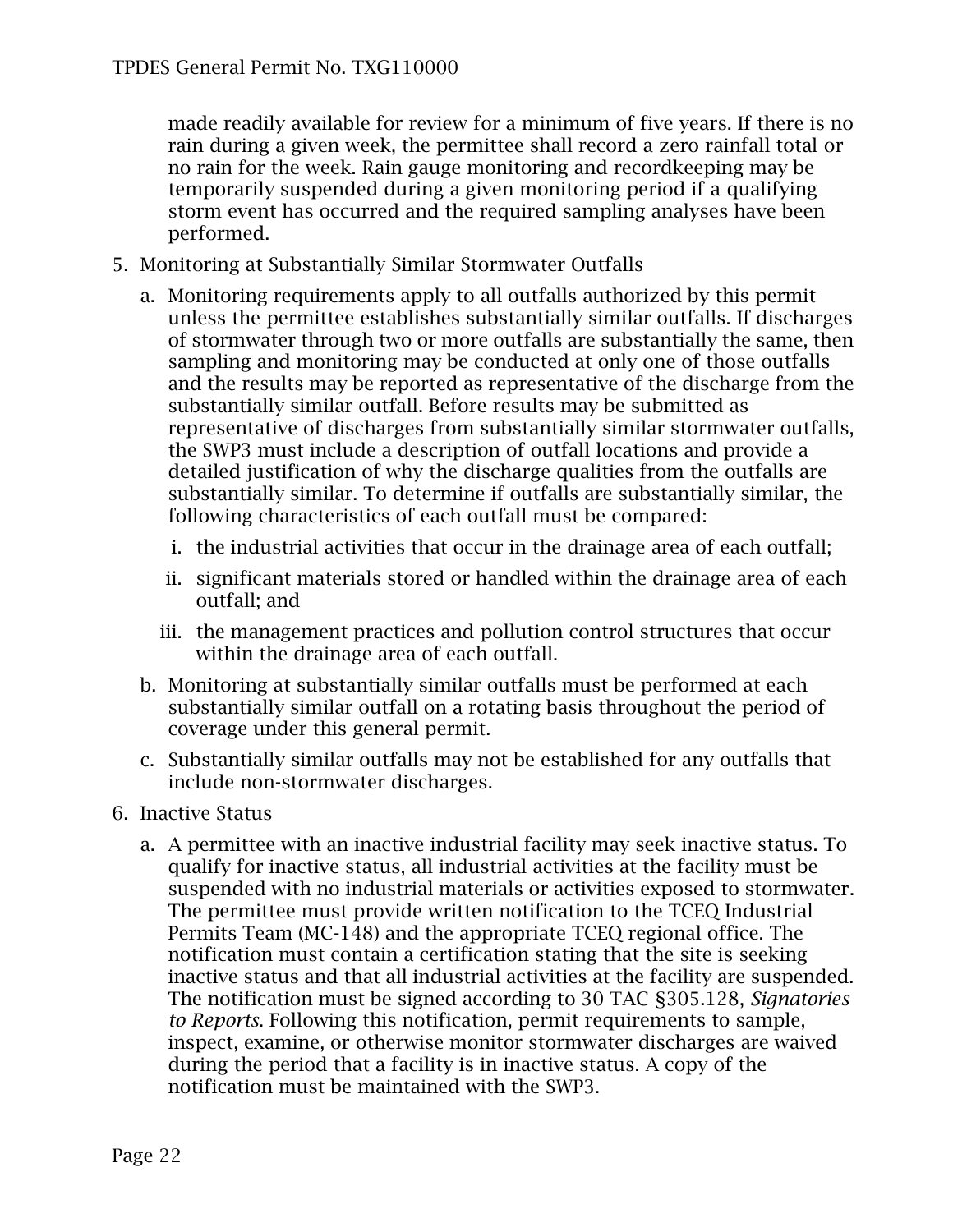- b. A permittee with a facility in inactive status shall notify the TCEQ Industrial Permits Team (MC-148) and the appropriate regional office in writing at least 30 days before commencing industrial activities and transferring to active status.
- 7. Stormwater Pollution Prevention Plan (SWP3)
	- a. General Requirements
		- i. Contents An SWP3 must be prepared and implemented for each facility that discharges stormwater associated with industrial activities. The SWP3 must address, at a minimum, the elements as described in Part III.B.7.b. Facilities must implement the provisions of the SWP3 as a condition of this general permit.
		- ii. Signature The SWP3 must be signed according to 30 TAC §305.128, *Signatories to Reports*.
		- iii. Notice of Non-Compliance The executive director may notify the permittee at any time that the SWP3 does not meet one or more of the minimum requirements of this general permit. Within 30 days of receiving notification and identification of the provisions of the general permit that are not being met by the SWP3, the permittee shall make the required changes to the SWP3 and shall submit a written certification that the changes have been made to the executive director.
		- iv. Revisions of the SWP3 The permittee shall revise the SWP3 whenever there is a change in design, construction, operation, or maintenance that has a significant effect on the potential for the discharge of pollutants or if the SWP3 proves to be ineffective in eliminating or significantly minimizing pollutants in the stormwater discharge.
	- b. Minimum SWP3 Requirements
		- i. Pollution Prevention Team The SWP3 must identify a specific individual or individuals within the organization as members of a stormwater pollution prevention team responsible for developing the SWP3 and for the implementation, maintenance, and revision of the SWP3.
		- ii. Description of Potential Pollutant Sources The SWP3 must identify and provide a description of actual and potential sources of pollution (activities and materials) that may reasonably be expected to affect the quality of stormwater discharges, or that may result in a dry-weather discharge. The following must be developed, at a minimum, in support of developing this description:
			- (A) Drainage Area Site Map A site map indicating the following:
				- (1) each point of discharge (outfall) for discharges of stormwater associated with industrial activities and discharges of stormwater commingled with facility wastewater;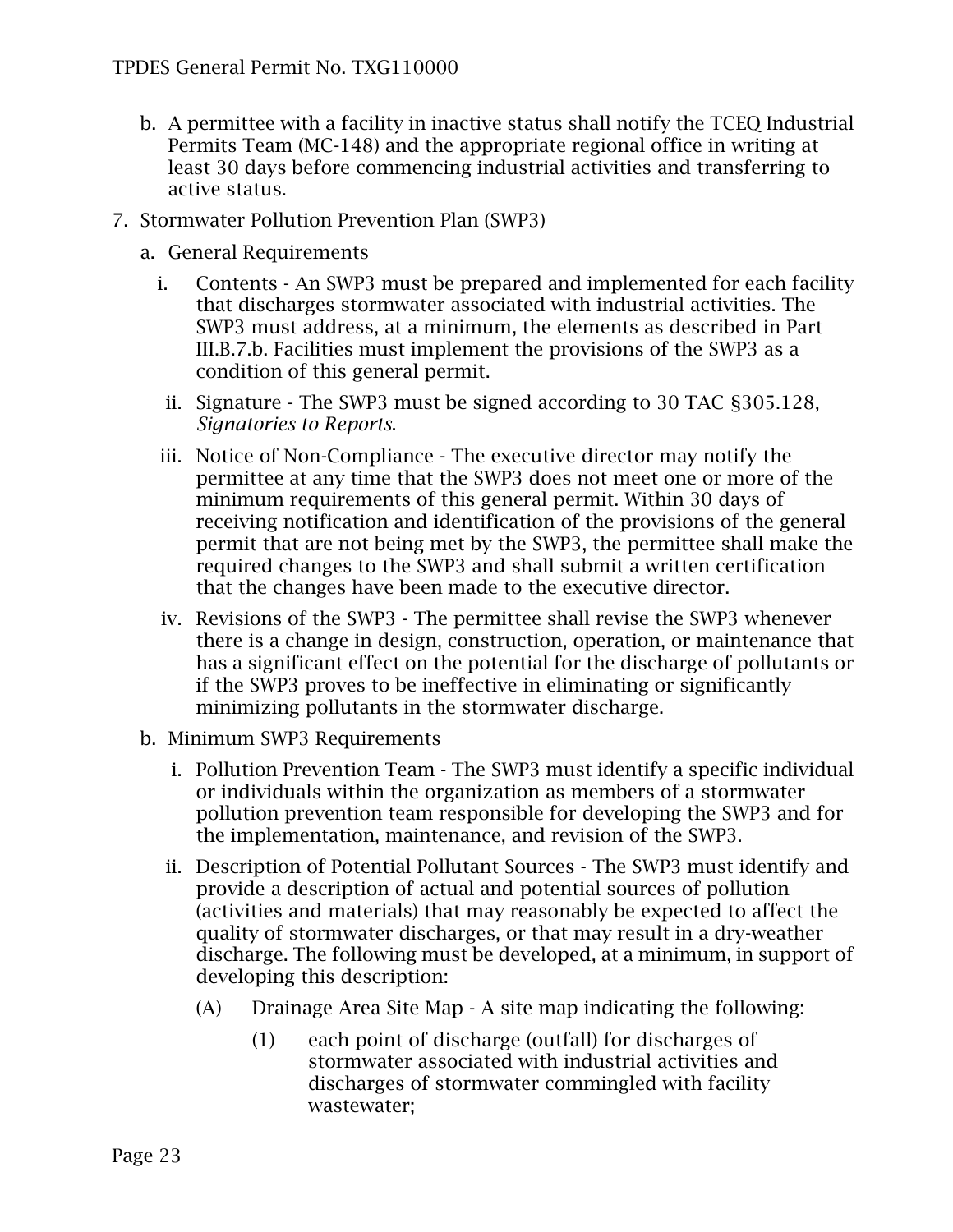- (2) a depiction of the drainage area, the direction of flow to the outfalls, and an identification of the types of pollutants that are likely to be present in the stormwater discharges for each area of the facility that generates stormwater discharges with a reasonable potential for containing significant amounts of pollutants, including sediments (e.g., toxicity of the chemical, and the quantity of chemicals used, produced, or discharged);
- (3) structural controls (e.g., ponds, vegetated buffers, and constructed stormwater pollution controls) within the drainage areas;
- (4) areas that are exposed to precipitation: vehicle and equipment maintenance activities (including fueling, repair, and storage areas for vehicles and equipment scheduled for maintenance); areas used for the treatment, storage, or disposal of wastes; liquid storage tanks; material processing and storage areas; and loading and unloading areas; and
- (5) any bag house or other dust control devices; recycle or sedimentation ponds, clarifiers or other devices used for the treatment of facility wastewater (including the areas that drain to the treatment device); areas with significant materials; and areas where major spills or leaks have occurred.
- (B) Inventory of Exposed Materials An inventory must be developed listing materials handled at the site that may be exposed to stormwater and that have a potential to affect the quality of stormwater discharges authorized under this general permit.
- (C) Spills and Leaks A list of significant spills and leaks of toxic or hazardous pollutants that occurred in areas exposed to stormwater and that drained to stormwater outfalls authorized under this general permit must be developed, maintained, and updated.
- (D) Sampling Data A summary of existing stormwater discharge sampling data must be maintained as a part of the SWP3.
- iii. Pollution Prevention Measures and Controls The SWP3 must describe and ensure the implementation of pollution prevention measures, best management practices, and management controls that are to be used to prevent or effectively reduce pollutants in the discharge to assure compliance with the terms and conditions of this general permit, including the protection of water quality. The SWP3 must include a schedule for implementation of the prevention measures, best management practices, and management controls. This must include at a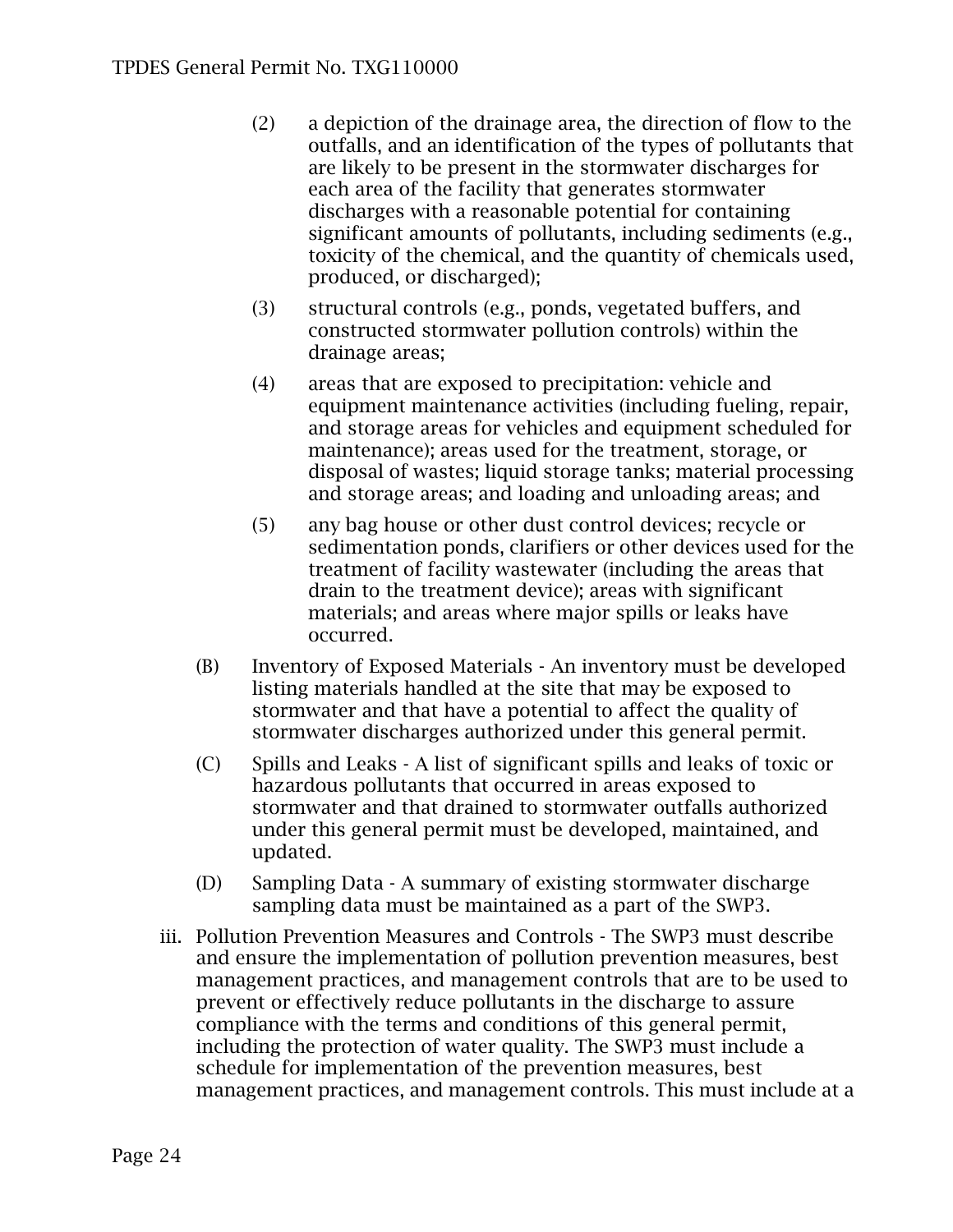minimum:

- (A) Good Housekeeping Measures Good housekeeping measures must be developed and implemented to maintain vehicle maintenance related activities in a clean, orderly manner.
	- (1) Permittees shall prevent or minimize the discharge of spilled cement, aggregate (including sand or gravel), dust (including kiln dust or fly ash), or other significant materials from paved portions of the site that are exposed to stormwater. Measures used to minimize the presence of these materials may include regular sweeping or other equivalent measures. The SWP3 must indicate the frequency of sweeping or other measures. The frequency must be determined based upon consideration of the amount of industrial activity occurring in the area and frequency of precipitation, but must not be less than once per week when cement, aggregate, kiln dust, fly ash, or settled dust is being handled or otherwise processed in the area.
	- (2) Permittees shall prevent the exposure of fine granular solids, such as cement, fly ash, and kiln dust, to stormwater. Where practicable, these materials must be stored in enclosed silos, hoppers, buildings, or other structures to prevent exposure to precipitation or runoff.
- (B) Preventive Measures A preventive maintenance program must include routine inspection and maintenance of stormwater management controls (including oil/water separators, catch basins, drip pans, berms, dikes, and other similar controls), as well as inspecting and testing facility equipment and systems to discover conditions that could cause breakdowns or failures resulting in discharges of pollutants to surface waters, and measures to ensure appropriate maintenance and performance of facility equipment and systems.
- (C) Spill Prevention and Response Procedures Areas where potential spills that can contribute pollutants to stormwater runoff and the drainage areas from these locations must be identified in the SWP3. Where appropriate, the SWP3 must specify material handling procedures, storage requirements, and use of equipment. Procedures for spill prevention and clean up must be identified in the SWP3 and made available to the appropriate personnel.
- (D) Inspections
	- (1) The permittee shall identify qualified personnel to inspect designated equipment and areas of the facility specified in the SWP3 to determine the effectiveness of the Pollution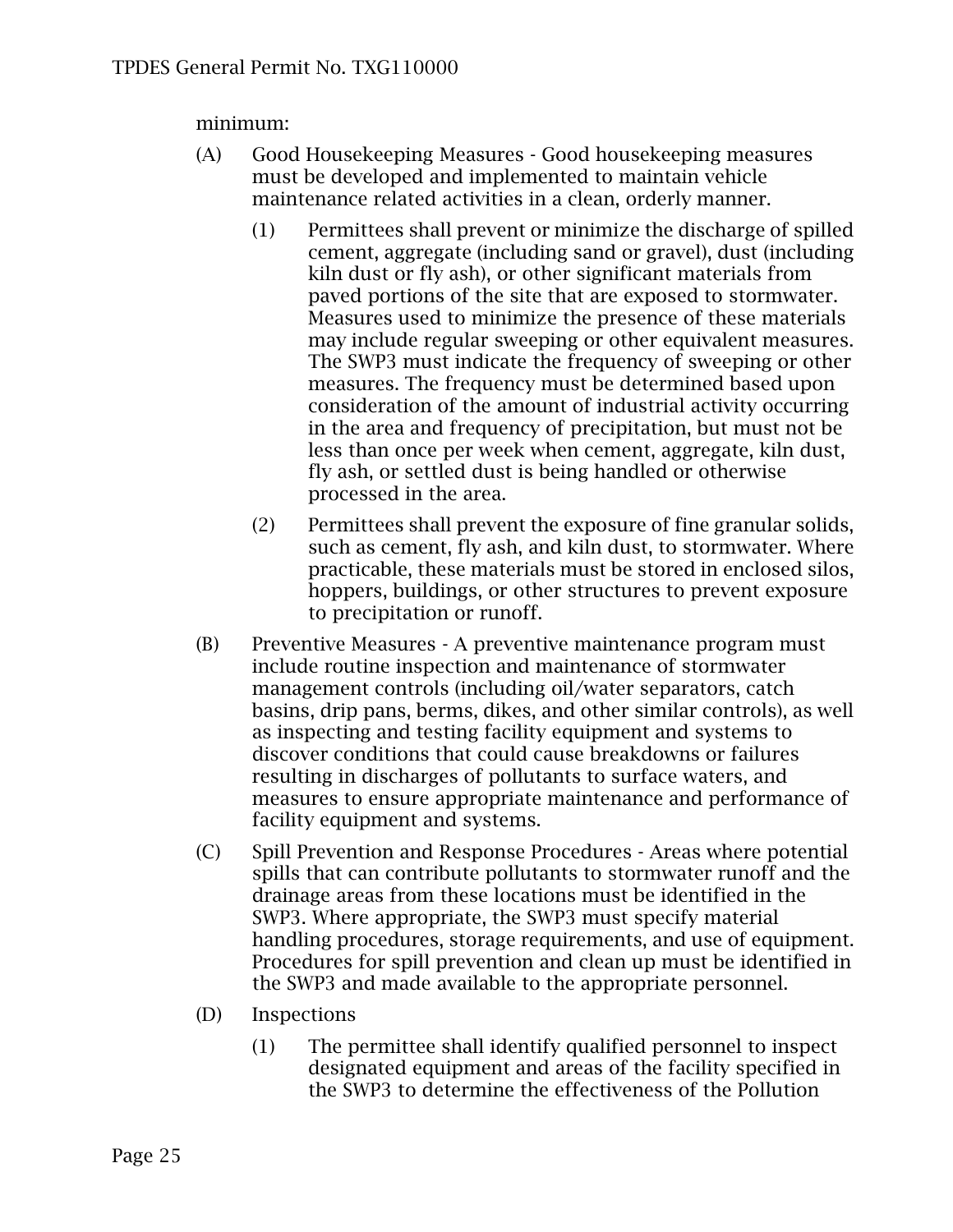Prevention Measures and Controls.

- (2) The inspection frequency must be specified in the SWP3 based upon a consideration of the level of industrial activity at the facility, but must be at least once per month while the facility is in operation. If feasible, at least one of the routine inspections each calendar year must be conducted during a period when a stormwater discharge is occurring.
- (3) The inspection must, at a minimum, include all areas that are exposed to stormwater at the site, including material handling areas, above-ground storage tanks, hoppers, silos, dust collection and containment systems, truck wash down, and equipment cleaning areas.
- (4) At a minimum, the documentation of each routine inspection must include:
	- a. the inspection date and time;
	- b. the name(s) of the inspector;
	- c. weather information and a description of any discharges occurring at the time of the inspection;
	- d. any previously unidentified discharges of pollutants at the site and any control measures needing maintenance or repairs;
	- e. any failed control measure that needs replacement;
	- f. any incidents of non-compliance that are observed;
	- g. any additional control measures needed to comply with the permit requirements; and
	- h. identification of any existing BMPs that are not being properly or completely implemented.
- (5) When revisions or additions to the SWP3 are recommended as a result of inspections, a summary description of these proposed changes must be attached to the inspection report. The summary must identify any necessary time frames required to implement the proposed changes and the completion dates of the changes. If the permittee does not change the SWP3, the permittee must provide a written explanation.
- (6) Records of inspections must be maintained, be made readily available for inspection upon request, and certified according to 30 TAC §305.128, *Signatories to Reports*.
- (E) Employee Training An employee training program must be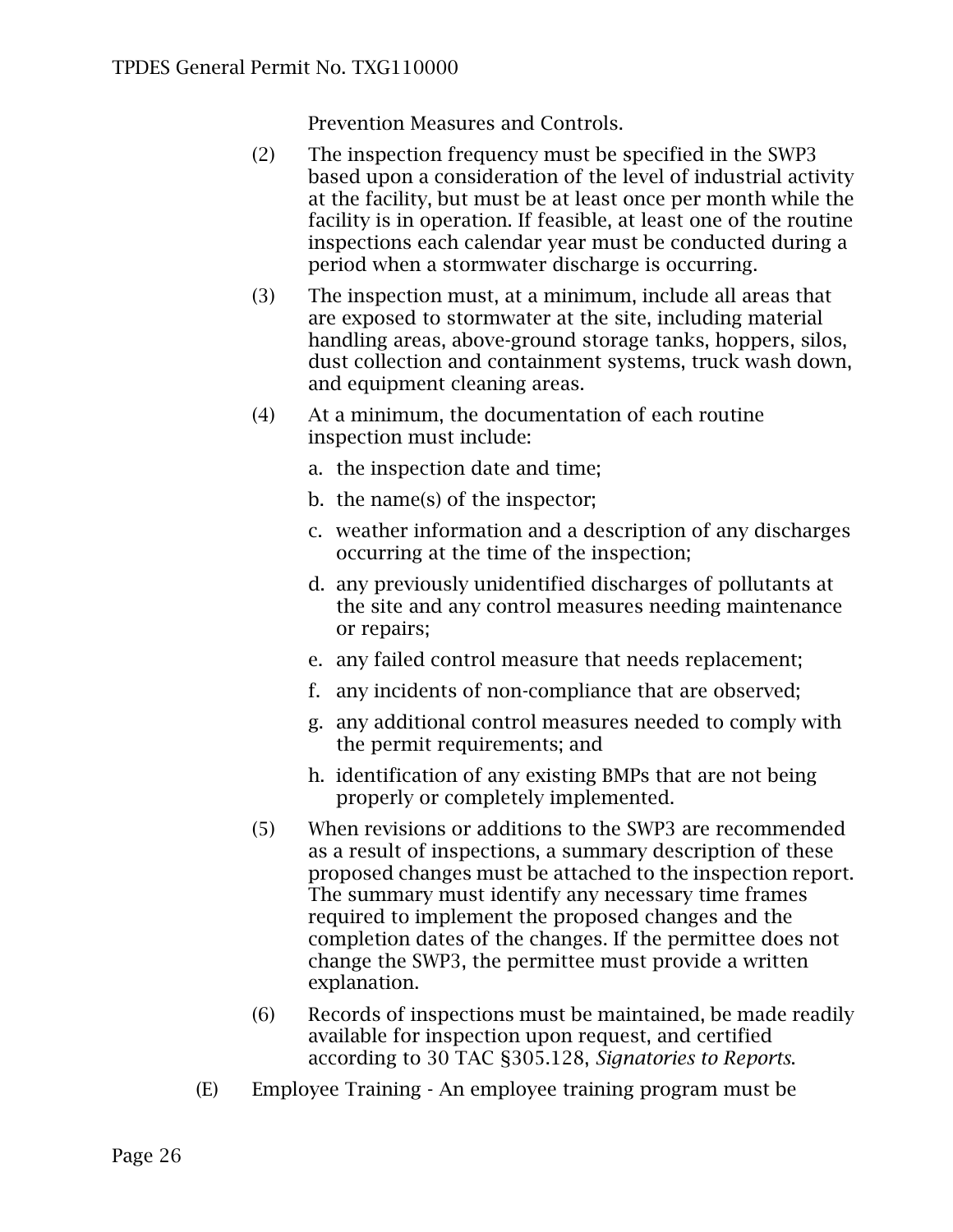developed to educate personnel responsible for implementing any component of the SWP3 or otherwise responsible for stormwater pollution prevention. The SWP3 must identify how often employee training will occur, which must be a minimum of once per year. The permittee must maintain records of employee training onsite.

- (F) Record-keeping and Internal Reporting Procedures A description of incidents (such as spills or other discharges), along with other information that is obtained regarding the quality and quantity of stormwater discharges, must be included in the SWP3. Inspection, training, and maintenance activities must be documented and records of those inspection, training and maintenance activities must be incorporated in the SWP3.
- (G) Sediment and Erosion Control The SWP3 shall identify areas that have a high potential for soil erosion and identify structural or vegetative control measures or BMPs to reduce or limit erosion.
- (H) Management of Runoff Volume The SWP3 must contain a narrative description of the plan for reducing the volume of runoff by diverting runoff, using infiltration, using detention ponds, using retention ponds, reusing runoff, limiting impervious cover, or otherwise managing runoff.
- iv. Annual Comprehensive Site Compliance Inspection Qualified individuals shall conduct a site compliance inspection and evaluation at an interval defined in the SWP3 but at least annually.
	- (A) The evaluation must include the following:
		- (1) visual examination of areas draining stormwater associated with industrial activities, including but not limited to cleaning areas, material handling areas, above ground storage tanks, hoppers, silos, dust collection and containment systems, and truck wash down and equipment cleaning areas, for evidence of, or the potential for, pollutants entering the drainage system;
		- (2) examination of measures implemented to reduce pollutants in runoff (including structural controls and implementation of BMPs) to determine if they are effective and if they are implemented in accordance with the terms of this permit and with the SWP3; and
		- (3) visual inspection of equipment needed to implement the SWP3, such as spill response equipment, to ensure that it is available and in working condition.
	- (B) Based on the results of the evaluation, the following sections of the SWP3 must be revised as appropriate within two weeks after the evaluation: the description of potential pollutant sources and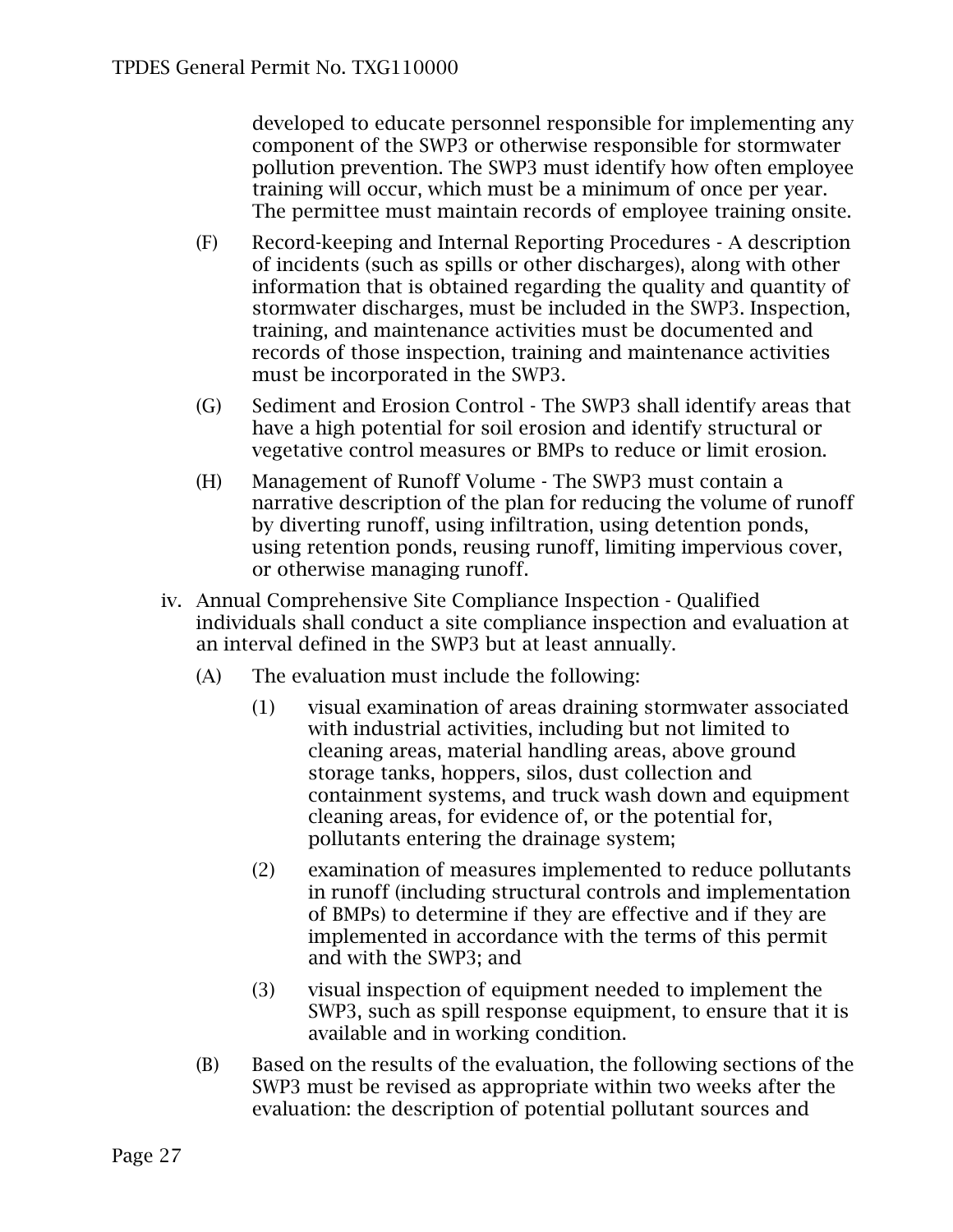pollution prevention measures and controls. The revisions may include a schedule for implementing the necessary changes.

- (C) Annual Comprehensive Site Compliance Inspection Report: Within 30 days of performing the annual comprehensive site compliance inspection, the permittee shall prepare a report that includes a narrative discussion of compliance with the SWP3. This report must be maintained as a part of the SWP3 for at least five years from the date of the inspection. The report must be signed according to 30 TAC §305.128, *Signatories to Reports*. The report must document all of the following information:
	- (1) names and titles of the personnel conducting the evaluation;
	- (2) the date(s) of the inspection;
	- (3) findings from the inspection areas of the facilities;
	- (4) major observations relating to the implementation of the SWP3;
	- (5) revisions made to the SWP3 as a result of the inspection; and
	- (6) any incidents of non-compliance, or if no incidences of non-compliance are discovered, a written certification by the permittee that the facility is in compliance with the SWP3.
- (D) The Annual Comprehensive Site Compliance Inspection may substitute for one of the required inspections required in Part III.B.7.b.iii.(D).
- (E) Revision of the SWP3. Within 12 weeks following the completion of the Annual Comprehensive Site Compliance Inspection Report, the permittee shall revise the SWP3 to include and address the findings of the report and implement the revisions. Revisions must include all changes resulting from the report and all applicable updates to the following elements of the SWP3: controls that should be added or modified; site map; inventory of exposed materials; description of the good housekeeping measures; description of structural and non-structural controls; and any other element of the SWP3 that was either found to be inaccurate or will be modified.
- 8. Results from the benchmark and hazardous metals monitoring and the SWP3 must be retained on-site and made readily available for review by authorized TCEQ personnel upon request. Results from the hazardous metals monitoring must be submitted to TCEQ in accordance with Part IV.7.f.

#### <span id="page-27-0"></span>**Section C. Beneficial Re-Use of Facility Wastewater and Stormwater**

This section applies to any facility that uses facility wastewater or stormwater associated with industrial activities for on-site dust suppression, soil compaction,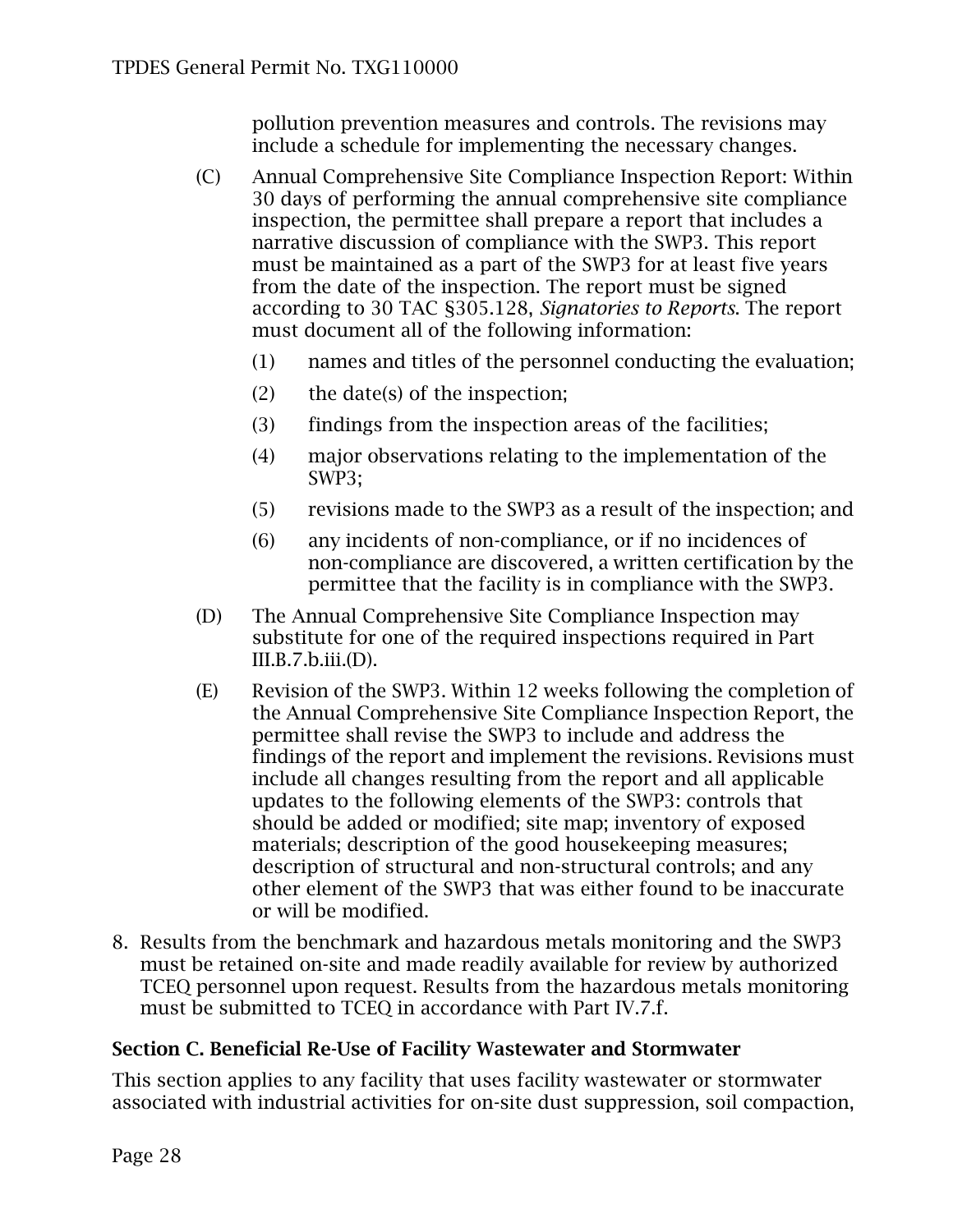irrigation, or fire protection. These requirements are in addition to all other requirements outlined in this general permit.

- 1. Dust suppression, soil compaction, and irrigation practices shall be designed and managed to prevent runoff, ponding of effluent, contamination of ground and surface waters, and occurrence of nuisance conditions in the area.
- 2. Facility wastewater or stormwater may be applied for soil compaction and irrigation only when an area is not in use. This restriction does not apply to dust suppression activities. Facility wastewater and stormwater must not be applied for dust suppression, soil compaction, or irrigation during times when the ground is frozen, the ground has standing water, the ground is saturated, during rainfall events, or within 24 hours of a rainfall event of 0.5 inch or greater during a 24-hour period. The permittee must use BMPs to prevent off-site tracking of mud resulting from the use of wastewater or stormwater for dust suppression.
- 3. Spray fixtures for the dust suppression, soil compaction, irrigation, and fire protection systems must be designed so that they cannot be operated by unauthorized personnel.
- 4. Adequate signs must be erected stating that water used for dust suppression, soil compaction, irrigation, and fire protection systems are from a non-potable water supply. Such signs must consist of a red slash superimposed over the international symbol for drinking water accompanied by the message "Do not drink the water" in both English and Spanish.
- 5. Treated facility wastewater and stormwater associated with industrial activities may be used for dust control if collected from portable concrete plants installed and dedicated to supply concrete to a construction project. Dust suppression must be carried out as a beneficial use, not as a wastewater disposal method.

#### <span id="page-28-0"></span>**Section D. General Requirements**

This section applies to all facilities authorized under this general permit.

- 1. Mixing zones must not include an intake for a domestic drinking water supply, and the discharge may not be located within 300 feet of the intake for a domestic drinking water supply.
- 2. Discharges must be conducted so there is no danger of pollution to private or public water wells.
- 3. There must be no discharge of floating solids or visible oil. The discharge must not exhibit foaming of a persistent nature as required by 30 TAC §307.4(b)(6), *Aesthetic Parameters*.
- 4. Discharges must not contain a concentration of taste or odor-producing substances that interfere with the production of potable water by reasonable water treatment methods, impart unpalatable flavor to food fish, including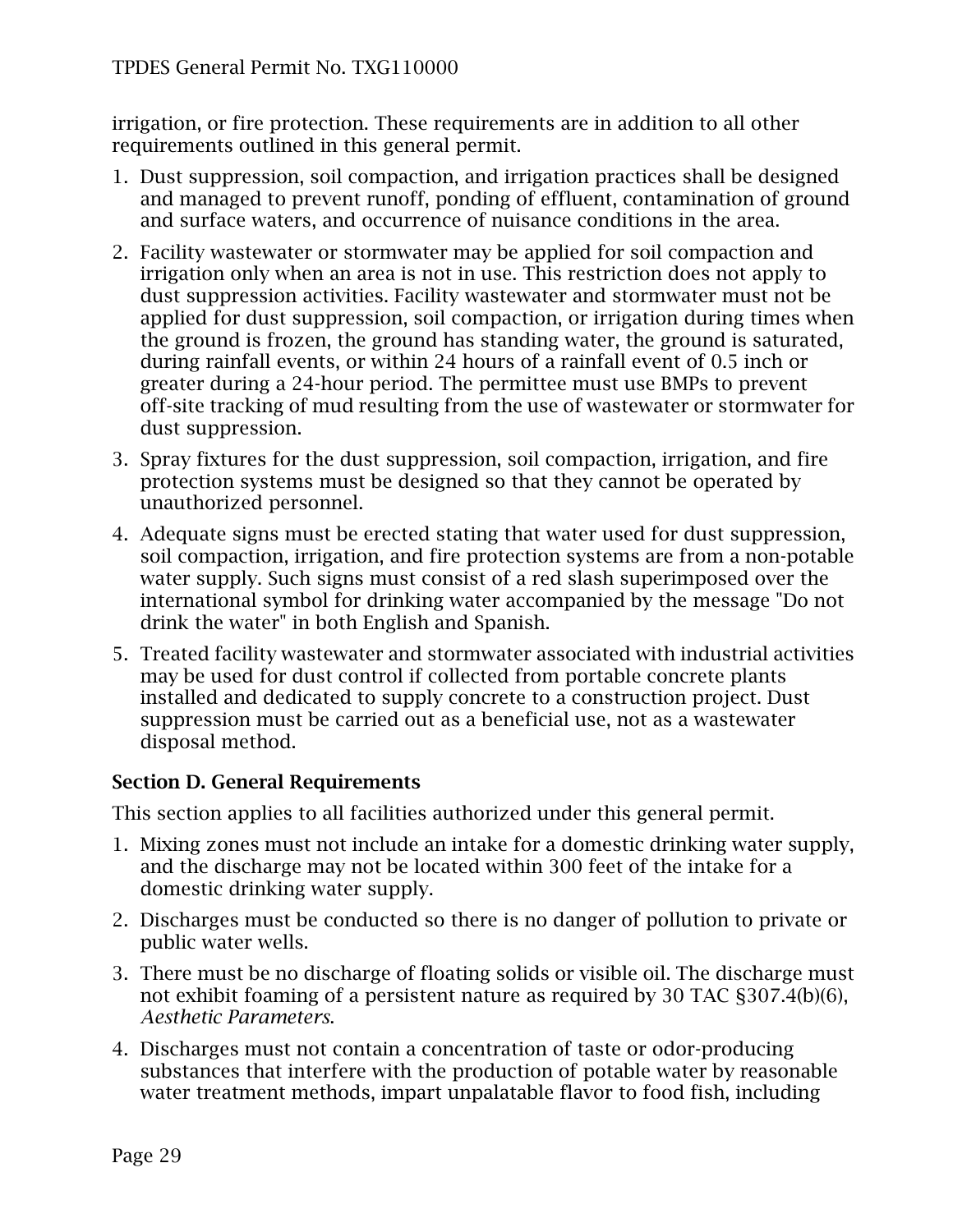shellfish, result in offensive odors arising from the receiving waters, or otherwise interfere with reasonable uses of water in the state.

- 5. Operators of facilities that generate industrial solid wastes, as defined in 30 TAC §335.1, shall comply with the provisions of 30 TAC Chapter 335, *Industrial Solid Waste and Municipal Hazardous Waste*. If the requirements of 30 TAC Chapter 335 do not apply, the solid wastes must be disposed of in accordance with the Texas Health and Safety Code Chapter 361, *Solid Waste Disposal*.
- 6. The disposal of waste and wastewater must be done in a manner that prevents nuisance conditions.
- 7. The permittee shall provide the following non-compliance notifications:
	- a. Any non-compliance that may endanger human health or safety, or the environment, must be reported by the permittee to the TCEQ. The information must be provided orally or by facsimile transmission (FAX) to the appropriate TCEQ regional office within 24 hours of the permittee becoming aware of the non-compliance. A written report must be provided by the permittee to the appropriate regional office and the Enforcement Division (MC-224) within five working days of the permittee becoming aware of the non-compliance. The written submission must contain:
		- i. a description of the non-compliance and its cause;
		- ii. the potential danger to human health or safety, or the environment;
		- iii. the period of non-compliance, including exact dates and times;
		- iv. if the non-compliance has not been corrected, the anticipated time it is expected to continue; and
		- v. steps taken or planned to reduce, eliminate, and prevent recurrence of the non-compliance and to mitigate its adverse effects.
	- b. In addition, any effluent violation that deviates from the permitted effluent limitation by more than 40% must be reported by the permittee in writing to the appropriate TCEQ regional office and the Enforcement Division (MC-224) within five working days of becoming aware of the non-compliance.
	- c. Any non-compliance other than that specified in this section, or any required information not submitted or submitted incorrectly, must be reported by the permittee to the Enforcement Division (MC-224) as soon as possible. The permittee must report effluent limitation violations and non-compliances on the approved self-report form.

# <span id="page-29-0"></span>**Part IV. Standard Permit Conditions**

1. The permittee has a duty to comply with all conditions in this general permit. Failure to comply with any condition is a violation of the general permit and the statutes under which the general permit was issued. Any violation may be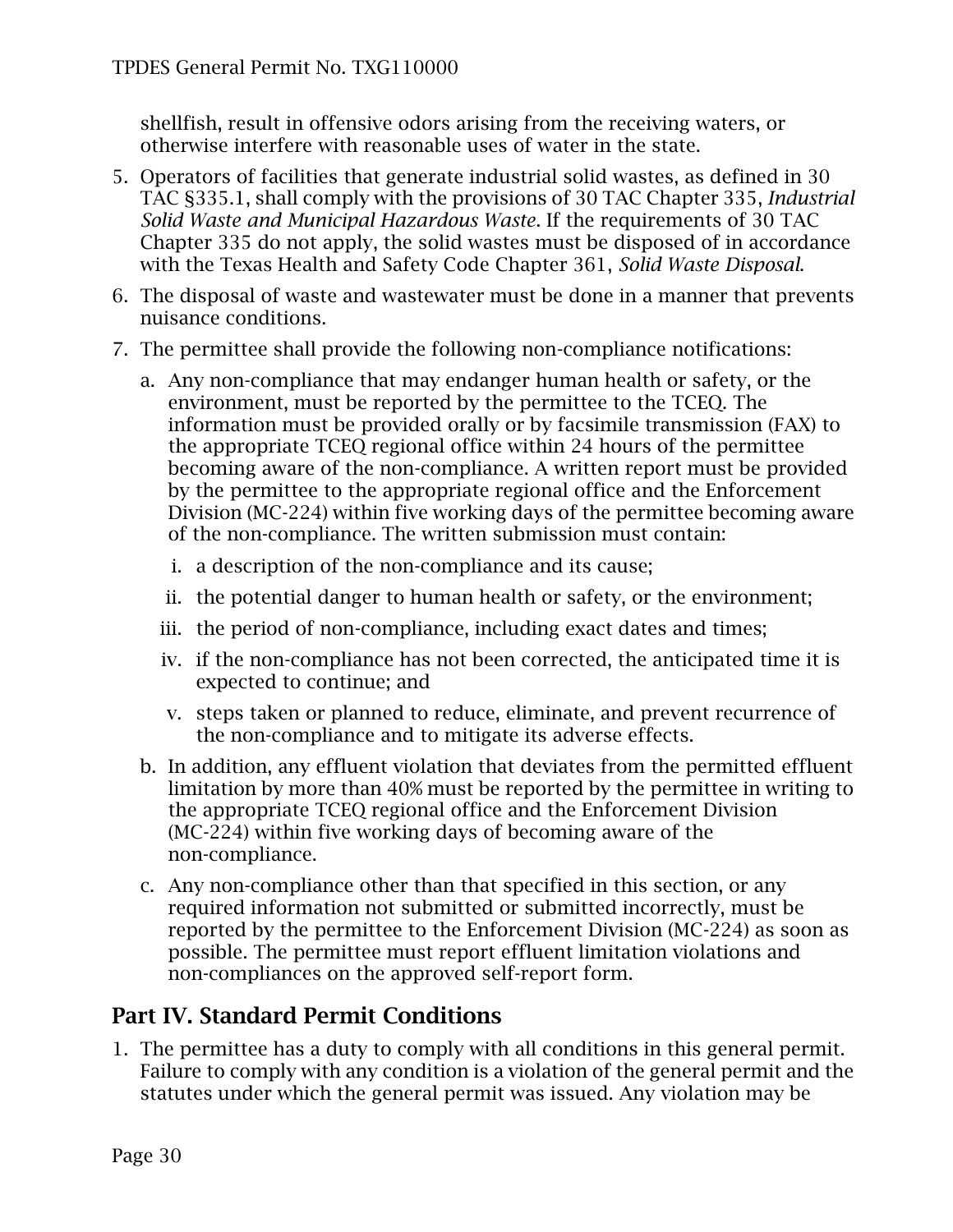grounds for enforcement action, for terminating coverage under this general permit, or for requiring a permittee to apply for and obtain an individual permit.

- 2. It is not a defense for a permittee in an enforcement action that it would have been necessary to halt or reduce the permitted discharge to maintain compliance with permit conditions.
- 3. The permittee shall at all times properly operate and maintain all facilities and systems of treatment and control (and related appurtenances) installed or used by the permittee to achieve compliance with conditions of the general permit. Proper operation and maintenance also includes adequate laboratory and process controls and appropriate quality assurance procedures. This provision requires the operation of back-up facilities, auxiliary facilities or similar systems only when necessary to achieve compliance with conditions of the general permit.
- 4. The permittee shall submit, upon request of the executive director, any information that is necessary for the executive director to determine whether cause exists for revoking, suspending, or terminating authorization under this general permit. Additionally, the permittee shall submit, upon request of the executive director, copies of all records that the permittee is required to maintain as a condition of this general permit. The requested information or records must be provided within a reasonable timeframe and in no case later than 30 days from the date of the request.
- 5. The permittee shall give notice to the executive director before physical alterations or additions to the permitted facility if those alterations would result in a violation of the general permit requirements.
- 6. Inspection and entry must be allowed under TWC Chapter 26 and Texas Health and Safety Code §§361.032 - 361.033 and 361.037. The statement in TWC §26.014 that commission entry of a regulated entity will occur in accordance with an establishment's rules and regulations concerning safety, internal security, and fire protection are not grounds for denial or restriction of entry to any part of the regulated entity, but merely describes the commission's duty to observe appropriate rules and regulations during an inspection.
- 7. Standard monitoring and reporting requirements are as follows:
	- a. Samples must be collected, and measurements must be taken, at times and in a manner so that it is representative of the monitored activity.
	- b. All samples must be collected according to the latest edition of *Standard Methods for the Examination of Water and Wastewater* (published jointly by the American Public Health Association, the American Waterworks Association and the Water Pollution Control Federation), or the EPA's *Methods for Chemical Analysis of Water and Wastes* (1979) or the EPA's *Biological Field and Laboratory Methods for Measuring the Quality of Surface Waters and Effluents* (1973).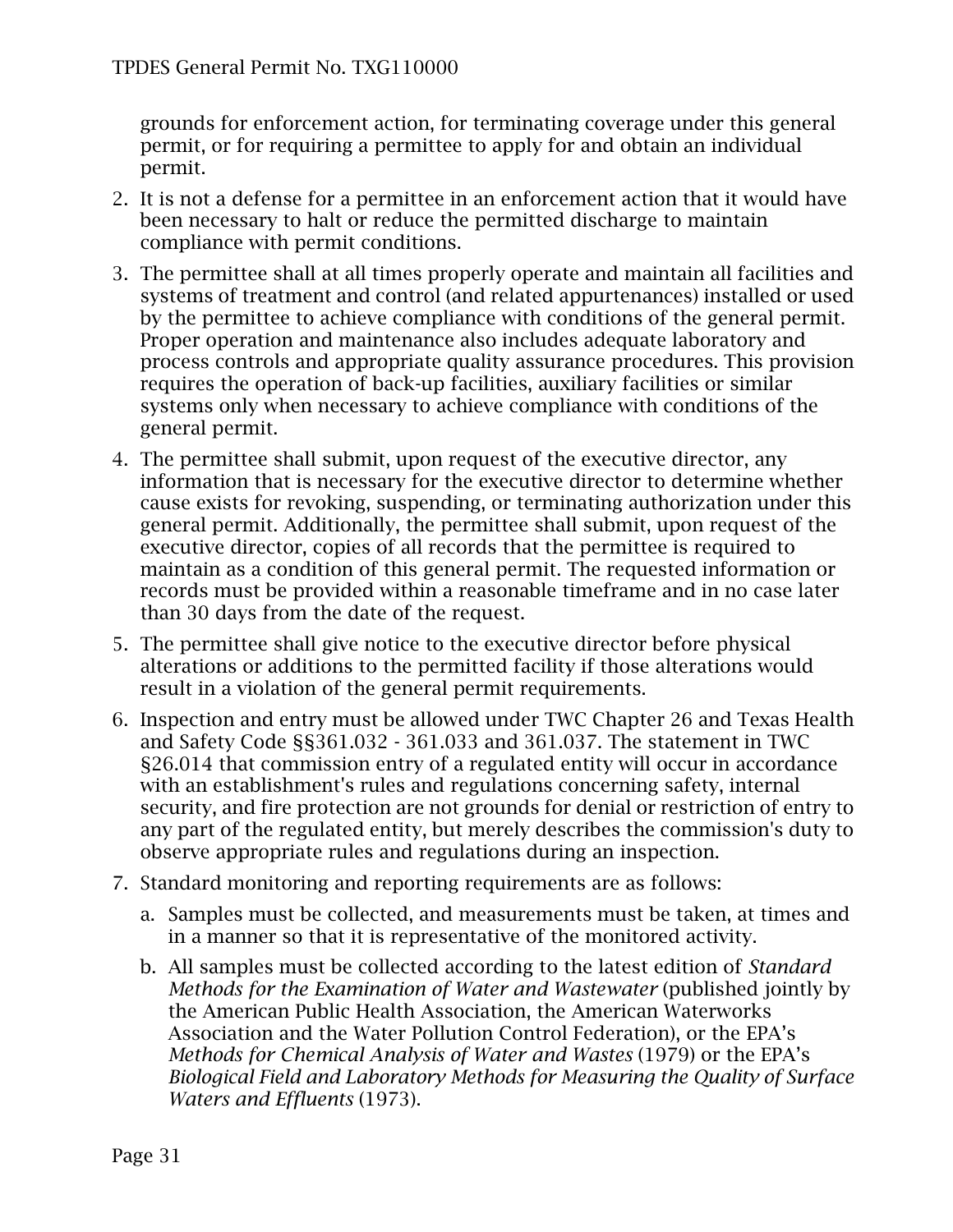- c. Sample containers, holding times, preservation methods, and the methods of analyses for effluent samples shall meet the requirements in 40 CFR Part 136 (as amended), or shall be in accordance with the latest edition of *Standard Methods for the Examination of Water and Wastewater* referenced above.
- d. The permittee shall ensure that properly trained and authorized personnel monitor and sample the discharge.
- e. The sampling point must be downstream of any treatment unit or treatment technique that is used to improve or otherwise alter the quality of the discharge.
- f. Analytical results for determining compliance with effluent limitations shall be submitted online using the NetDMR reporting system available through the TCEQ website unless the permittee requests and obtains an electronic reporting waiver. Permittees that are issued an electronic reporting waiver shall submit analytical results to the TCEQ Enforcement Division (MC-224) on an approved Discharge Monitoring Report form (EPA No. 3320-1). Effluent sampling shall be conducted in accordance with the monitoring frequencies specified in this general permit. Analytical results shall be submitted on a monthly or annual basis, depending on the required sampling frequency. The DMR for any given month must be submitted to TCEQ by the 20th day of the following month. The DMR for annual testing must be submitted to TCEQ by March 31st of the following year. If non-compliance with a discharge limitation occurs, the permittee shall provide notification according to Part III.D.7 of this general permit.
- g. The permittee shall retain copies of all records required by this permit, including monitoring records and records related to the application or any certification requirements, for a period of five years from the date of the record. This period may be extended at the request of the executive director. The records must be retained at the facility or be readily available for review by TCEQ personnel upon request.
- h. Records of monitoring activities must include:
	- i. date, time, and place of sample or measurement;
	- ii. identity of individual who collected the sample or made the measurement;
	- iii. date of the laboratory analysis;
	- iv. identity of the individual(s) and laboratory who performed the analysis;
	- v. the technique or the method of analysis; and
	- vi. results of the analysis or measurement.
- i. All laboratory tests submitted to demonstrate compliance with this permit must meet the requirements of 30 TAC Chapter 25, *Environmental Testing*